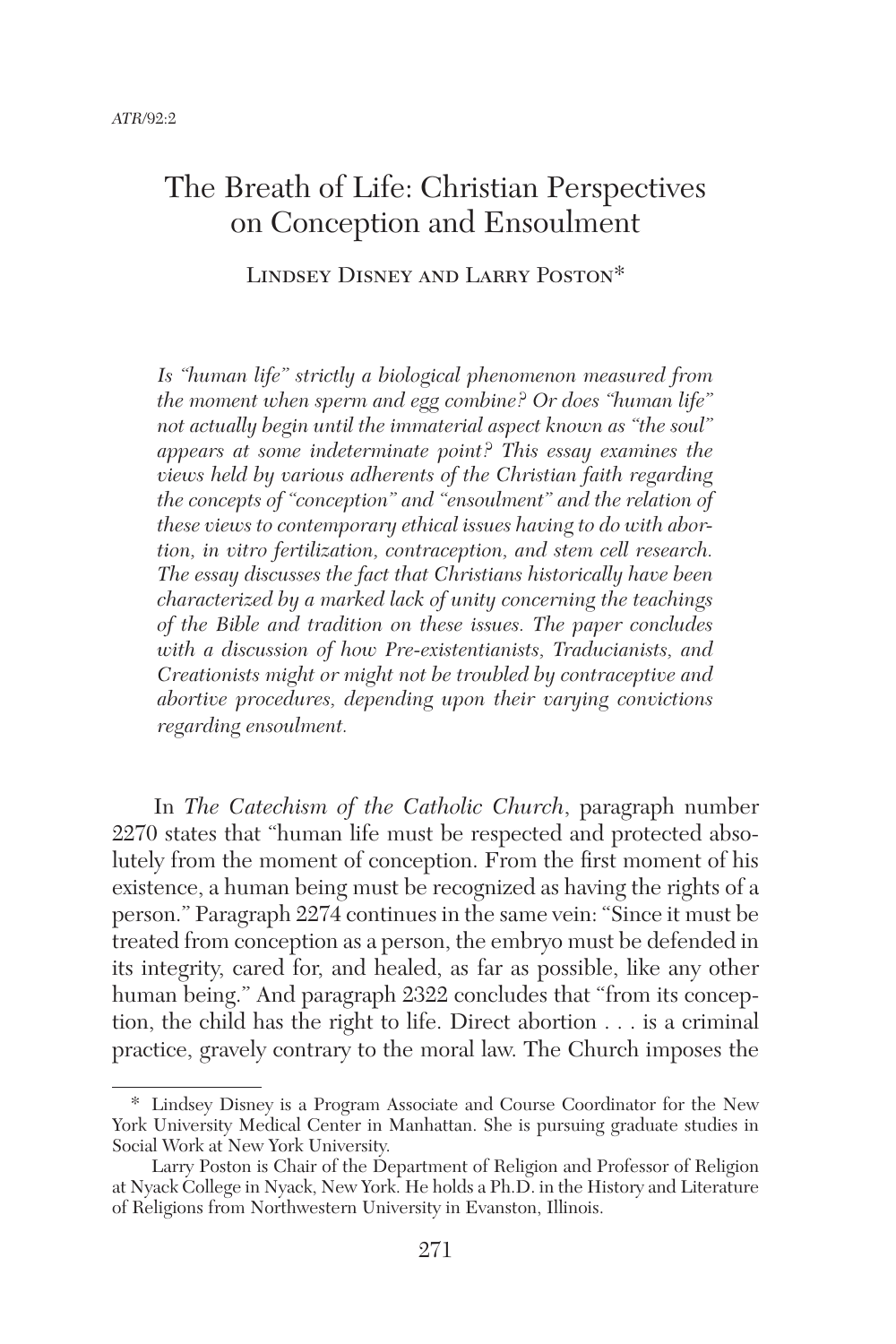canonical penalty of excommunication for this crime against human  $l$ ife $l$ 

In an *amicus curiae* submitted to the U.S. Supreme Court in October 1988, the Eastern Orthodox Church stated its conviction that "modern science has borne out the prescient wisdom of the Holy Fathers of the Church, that life begins at conception, and at no other arbitrary or scholastically derived juncture."<sup>2</sup>

In May of 1982, the Southern Baptist Convention adopted a "Resolution on Abortion and Infanticide" which contained the following phraseology: "Whereas, Both medical science and biblical references indicate that human life begins at conception, and Whereas, Southern Baptists have traditionally upheld the sanctity and worth of all human life, both born and pre-born, as being created in the image of God . . . Be it finally RESOLVED, That we support and will work for appropriate legislation and/or constitutional amendment which will prohibit abortions except to save the physical life of the mother."<sup>3</sup>

And on January 22, 2007, Bill H.R. 618 was introduced to the U.S. House of Representatives by Representative Duncan Hunter (R-CA)—a born-again Southern Baptist—proposing that the terms "human person" and "human being" be defined as "each and every member of the species homo sapiens at all stages of life, including, but not limited to, the moment of fertilization, cloning, or other moment at which an individual member of the human species comes into being."<sup>4</sup>

The examples above give clear evidence that a majority of Christians in the modern world—Catholic, Orthodox, and Protestant believe (or are supposed to believe) that human life begins at the moment that sperm and egg unite. Given this presupposition, it is natural to conclude that the termination of a pregnancy at any stage is tantamount to the murder of a human being. The impression is given in numerous books, articles, and websites that failure to hold either the presupposition or its implication is sufficient cause for calling into question an individual's spiritual sanctification—if not his or her actual salvation.

<sup>1</sup> *Catechism of the Catholic Church* (New York: Image Books/Doubleday, 1994), 606–607, 618.

 $^2$   $\,$  "An Orthodox View of Abortion," http://www.orthodoxinfo.com/praxis/abortion. aspx.

<sup>3</sup> "Southern Baptist Convention Resolutions on Abortion," http://www.johnstons archive.net/baptist/sbcabres.html.

<sup>4</sup> "H.R. 618—Right to Life Act," http://www.govtrack.us/congress/bill.xpd?bill= h110–618.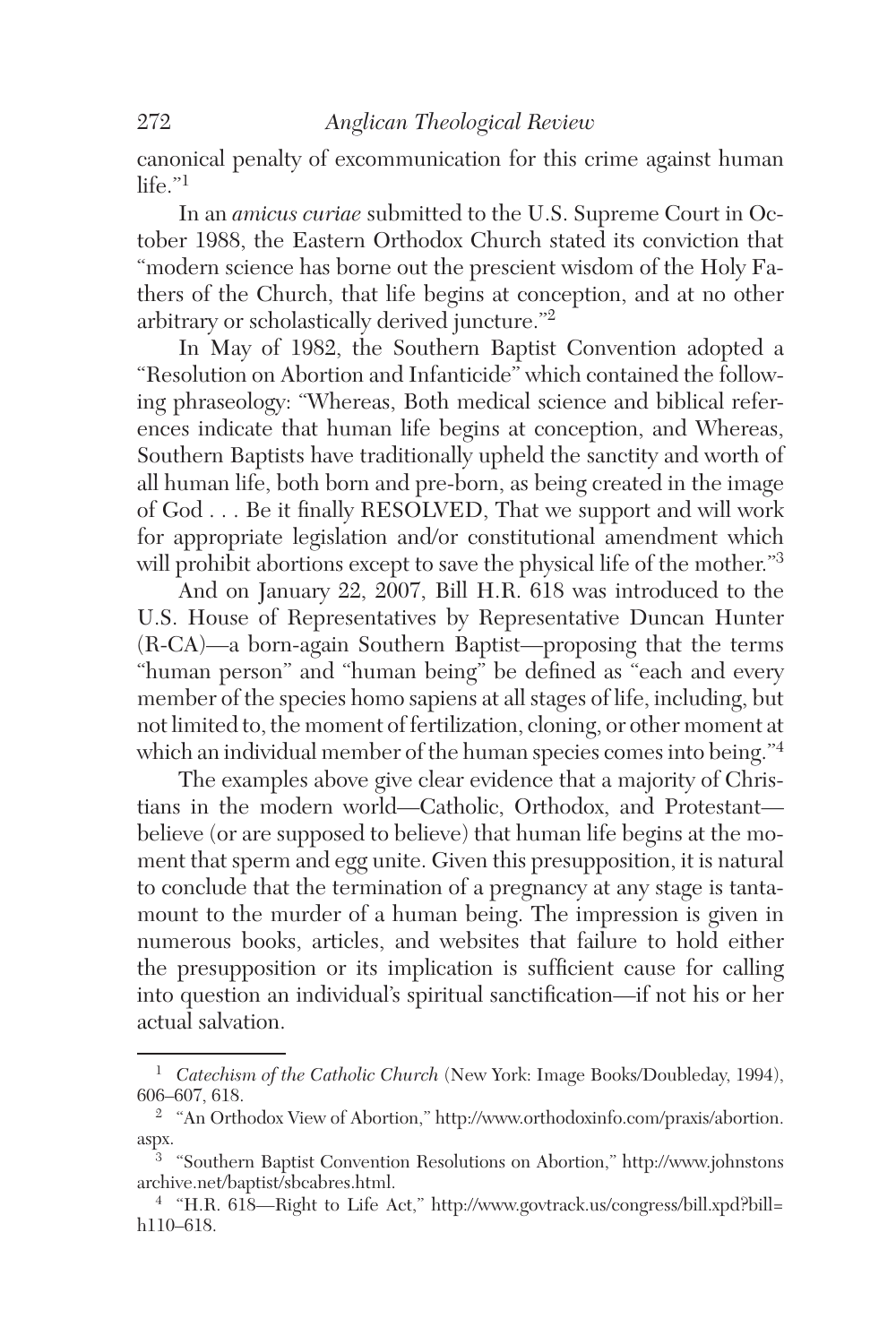# CONCEPTION AND ENSOULMENT 273

But the conviction that "human life begins at the moment of conception" is not the historic norm among religions in general. Even in the history of Christianity there has never been a united voice on this issue. In actuality, neither the Christian Scriptures nor modern science provide sufficient data to enable us to draw indisputable conclusions regarding this topic. Much of our confusion may be attributed to our failure to distinguish between the concepts of "life" and "ensoulment."

# *Distinguishing Between "Life" and "Ensoulment"*

Our first order of business must be to define and discuss the distinction between "life" and "ensoulment." There are several extant definitions and lists of criteria for establishing what comprises "life," but a comprehensive definition may be found in the *Stanford Encyclopedia of Philosophy*, which states that "living entities [are those which] metabolize, grow, die, reproduce, respond, move, have complex organized functional structures, heritable variability, and lineages which can evolve over generational time, producing new and emergent functional structures that provide increased adaptive fitness in changing environments."5

Using such a definition leads to the conclusion that "life" is certainly not exclusive to human beings. The term "living" may be just as applicable to animals or even plants. Cows and owls, dogs and frogs, mice and lice; all are "alive" according to science. Until quite recently, however, no non-human creature has been accorded the same status as a human being. Each lacks "something" that distinguishes humans from all other living forms on the planet. Philosophically and religiously speaking, this distinctive aspect is called "the soul": an immaterial "something" that endows a human being with an intellect, emotions, a will, and an autonomous "sense of self." This "something" cannot be identified under a microscope; it cannot be described in terms of size, shape, texture, color, or the like. But it is presumed to exist nonetheless.

It is the matter of "ensoulment"—of when a soul becomes present in a human—that most concerns us in this essay. For it is one thing to speak of "when life begins," but quite another to speak of when "the soul" enters or is present in a human body. These are

<sup>5</sup> Bruce Weber, "Life," in *The Stanford Encyclopedia of Philosophy,* Spring 2006 edition, ed. Edward N. Zalta; http://plato.stanford.edu/archives/spr2006/entries/life.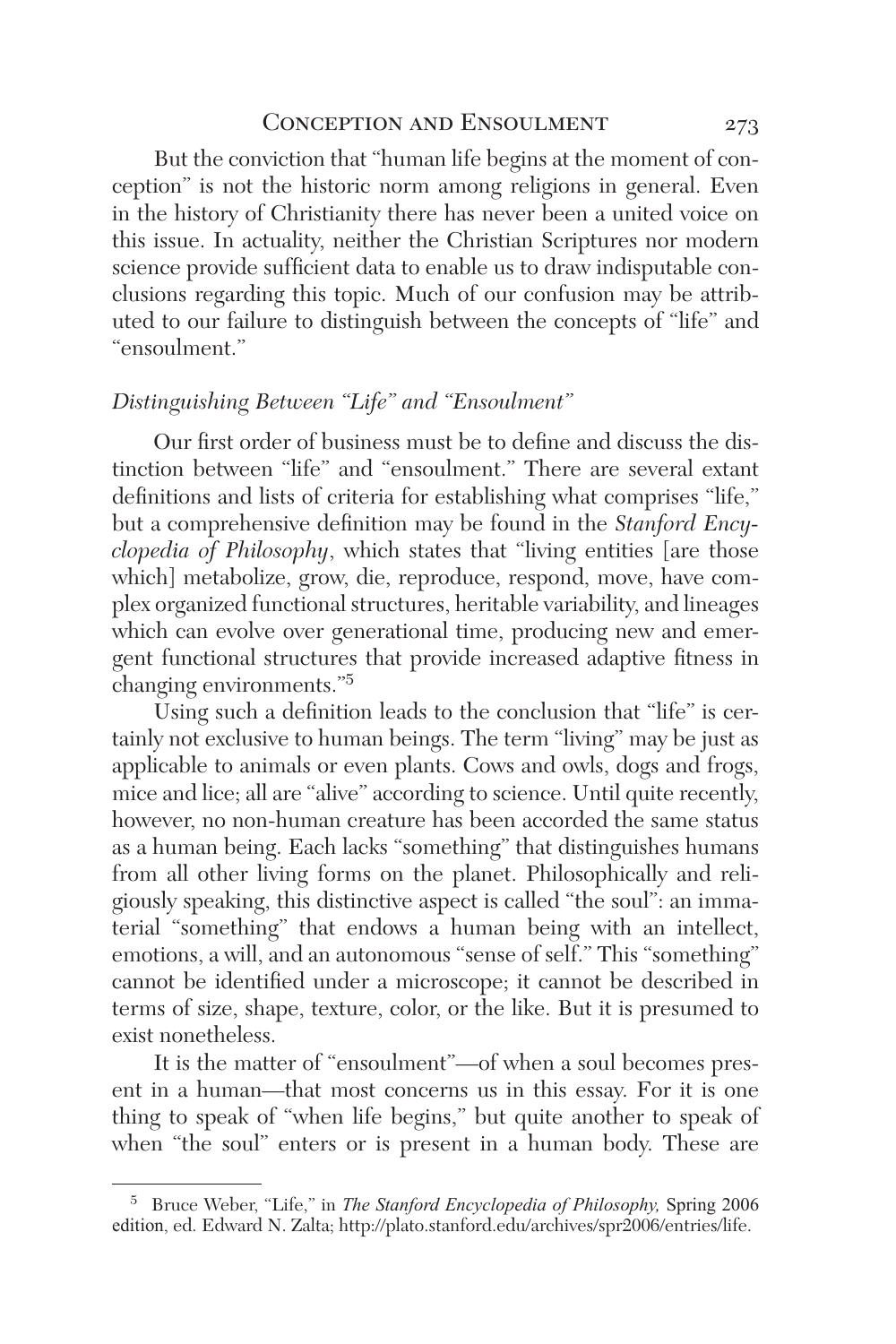entirely distinguishable items, and though they *may* be simultaneous in their origins, they are not *necessarily* so. One can maintain that "life" begins at the moment of conception *without* holding that "ensoulment" occurs at that same time, and such a distinction could potentially lead to very controversial convictions regarding various moral and ethical issues extant today.

#### *Ensoulment in the History of Religions*

#### *Christianity*

We will begin our study of ensoulment with the Christian religion. Views regarding the time and means of this phenomenon vary greatly even within this single religious system, and so Christianity's theological considerations of this subject will provide us with a template for classifying the views of other religious systems of thought, both Eastern and Western.

It is important to note that when dealing with the topic of "ensoulment" within the parameters of Christianity, we will mainly be examining "Christian," not necessarily "biblical," views. Despite claims to the contrary, the canonical Scriptures of the Christian faith do not directly answer the question of when "life" begins or when "ensoulment" occurs. To illustrate: Psalm 139:13, which contains David's conviction that "you [God] created my inmost being; you knit me together in my mother's womb,"6 is often used as a model verse for Christian pro-life activists. But what does this passage actually teach us? The literary genre of the Psalms in general, as well as the context of this particular psalm, are not scientific in orientation. The intent of the psalmist is to praise God, and David is using the forms that are appropriate in a psalm—poetry and metaphor—to get his point across: that God is to be praised because God cares enough to know David intimately.

Even if for the sake of argument we were to consider Psalm 139:13 literally rather than metaphorically, the passage could still be construed as saying no more than that God sovereignly brought about the life of David, one of God's closest followers and "a man after his own heart" (1 Samuel 13:14). The passage does not necessarily imply

<sup>6</sup> All Scripture references are from the Holy Bible, Today's New International Version TNIV (Grand Rapids, Mich.: Zondervan, 2001, 2005).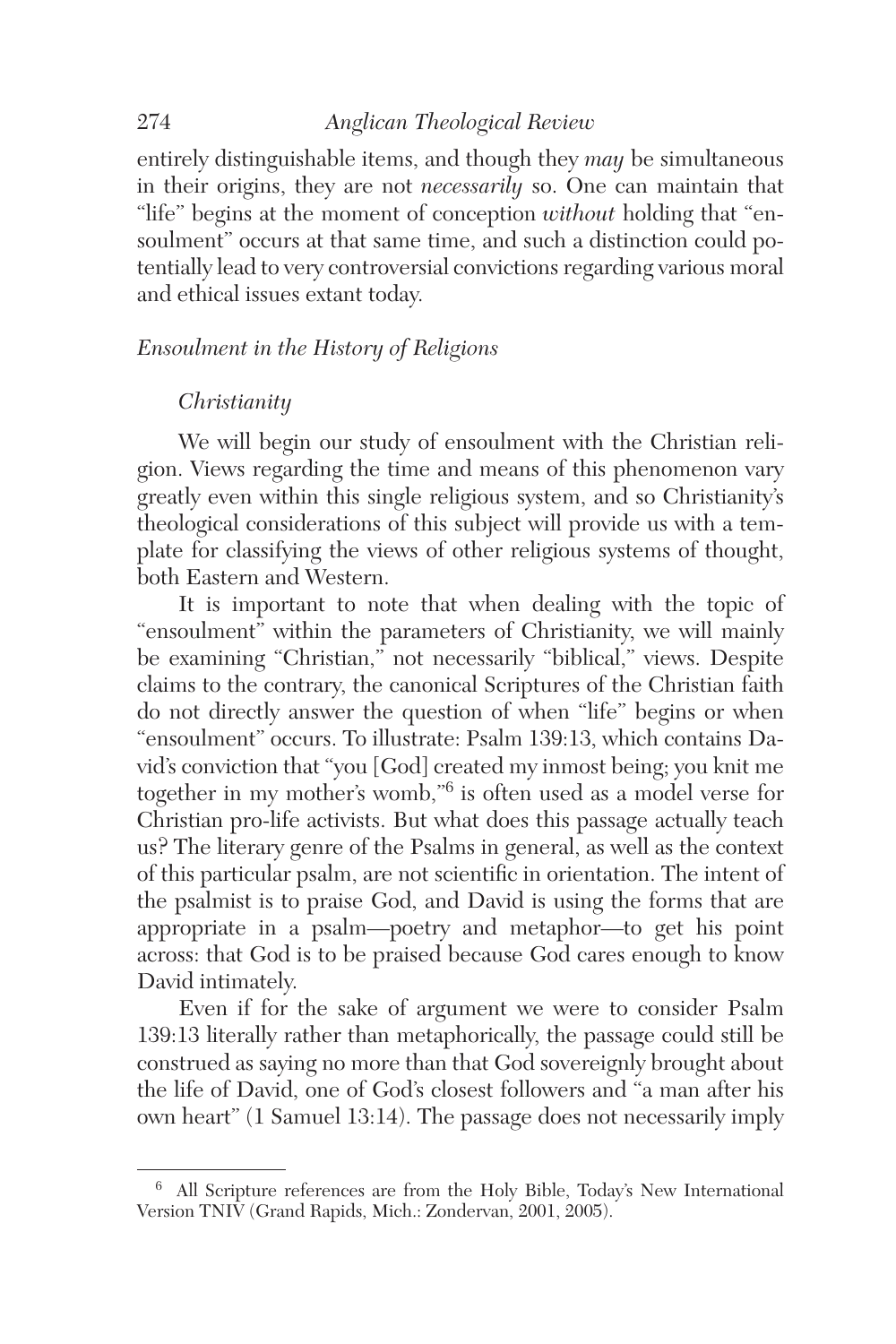that God "creates the inmost being" of *every* fetus in *every* womb; it could well be that God sovereignly chooses to "create the inmost being" only of those that he knows through his foreknowledge will reach full-term in their development. Neither does the passage address the issue of when such an inner-being creation occurs for those in which God does choose to do so.

A parallel example would be that of Jeremiah 1:5, which says: "Before I formed you in the womb I knew you, before you were born I set you apart." Some have concluded that this verse proves that God considers fetuses in the womb to be human beings, loved and known by him. Others, however, are persuaded that the passage says only that God knew that this particular fetus in this particular womb would become Jeremiah—an important prophet—and indicates that God in his sovereignty planned the creation of Jeremiah even before his conception, just as Ephesians 1:4 indicates that *all* of God's elect were chosen "before the creation of the world."

Because of the ambiguity of these and other scriptural passages, the history of Christianity has seen the development of three distinct views with respect to ensoulment: Pre-existentianism, Traducianism, and Creationism.

*Pre-existentianism.* Pre-existentianism is the belief that souls are preexistent entities who await bodies to enter. According to this concept, the body is essentially "accidental" and relatively unimportant; a human being is complete without a physical body. Historically, very few within Christian circles have held or taught this view, though the Church of Jesus Christ of Latter Day Saints adopted it in the nineteenth century and certain New Age groups have more recently attempted syncretisms between Christianity and Eastern reincarnationism that include forms of pre-existentianism. From the standpoint of the historic canonical writings, however, there is no support for the idea of "souls awaiting bodies." To the contrary, there are several passages which speak of the physical body as an essential aspect of humanness as well as the physical manifestation of the members of the church both now and in eternity (see, for instance, 1 Corinthians 6:15–19 and 15:35–44).

*Traducianism.* The doctrine of Traducianism teaches that the "soul" is present in both the sperm and the egg when they unite. The combination forms a new "soul" automatically and immediately. Traducianism has been held by at least some Christians since the church's earliest years. Tertullian (c.160–c.225), for instance, wrote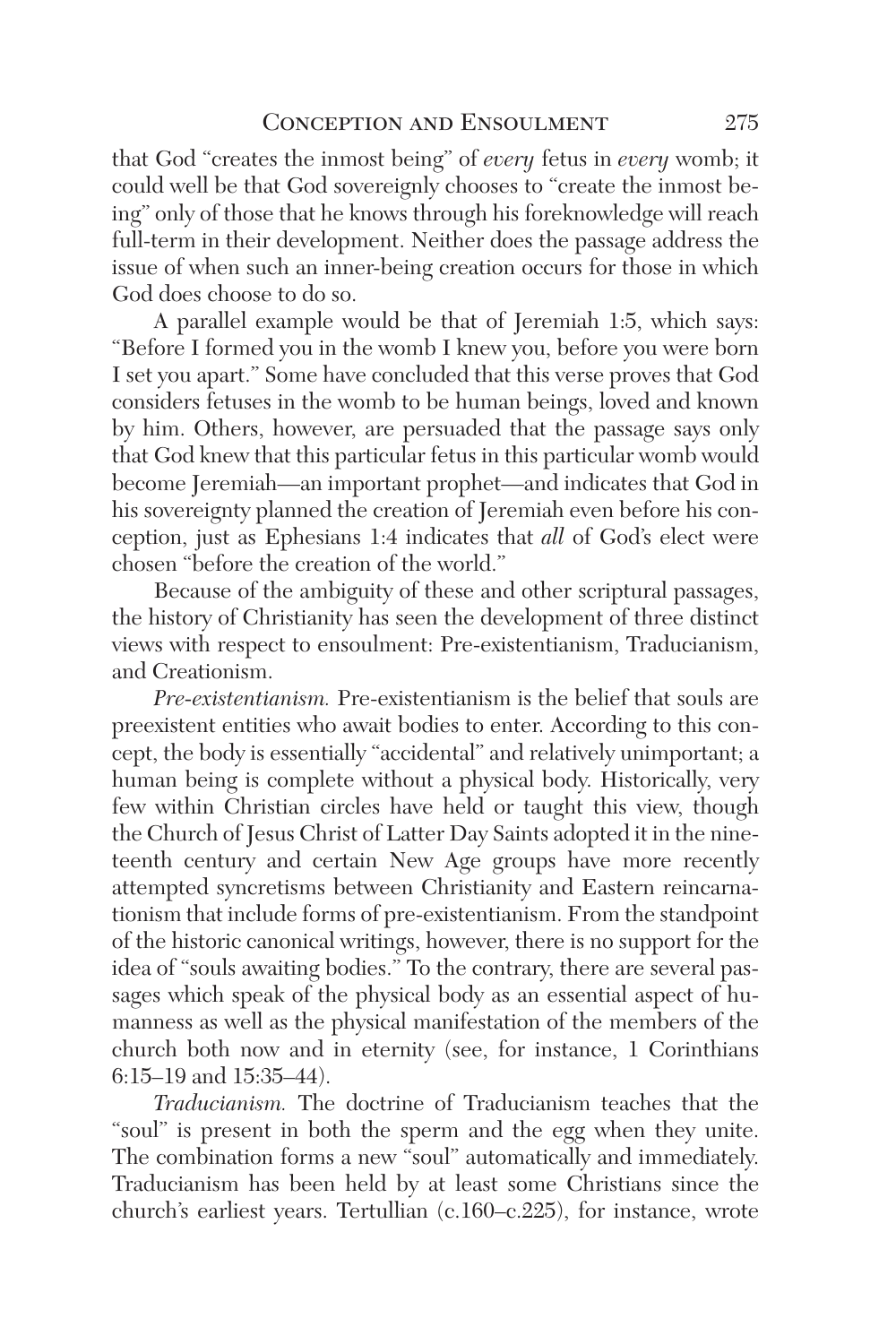that "we allow that life begins with conception, because we contend that the soul also begins from conception; life taking its commencement at the same moment and place that the soul does."7 Clement of Alexandria presented a much more detailed description:

The embryo is a living thing; for that the soul entering into the womb after it has been by cleansing prepared for conception, and introduced by one of the angels who preside over generation, and who knows the time for conception, moves the woman to intercourse; and that, on the seed being deposited, the spirit, which is in the seed, is, so to speak, appropriated, and is thus assumed into conjunction in the process of formation.<sup>8</sup>

The Traducianist view was also held by Gregory of Nyssa (335– c.394) and Maximus the Confessor (c.580–662). The latter's argument was based on the example of Christ, who had been pronounced by the Ecumenical Church councils to be fully human and fully divine from the first moment of his conception—implying that he possessed a spiritual soul from that instant. If, as the Bible teaches, Christ was like us (humans) in all things except for sin, then it must be true that all human beings receive a spiritual soul at conception as well.<sup>9</sup>

Some scholars hold that the Traducianist view best explains the transmission of original sin. Bruce Waltke, for instance, concludes that "on the basis of inherited sin, . . . man's spiritual element is passed on mediately from Adam and not as the immediate creation of God, who does not author sin."<sup>10</sup> If the soul is automatically generated by the joining of sperm and egg, God avoids the accusation that he has indirectly been party to the transmission of sin. But here a question arises: if the soul is brought forth by the union of the parents, then are they to be seen as the true creators of life and God only an interested (or even disinterested) observer? Traducianism is essentially deistic in

<sup>7</sup> Tertullian, "A Treatise on the Soul," in *The Ante-Nicene Fathers,* vol. 3, ed. A. Roberts, J. Donaldson, and A. C. Coxe (Edinburgh: T&T Clark, 1980), 27.

<sup>8</sup> Clement of Alexandria, "Excerpts of Theodotus," in Roberts, *Ante-Nicene Fathers,* 50.

<sup>&</sup>lt;sup>9</sup> Cited in David Albert Jones, "The Appeal to the Christian Tradition in the Debate about Embryonic Stem Cell Research," *Islam and Christian–Muslim Relations* (July 2005): 274.

<sup>10</sup> Bruce K. Waltke, "Reflections from the Old Testament on Abortion," *Journal of the Evangelical Theological Society* 19, no. 1: 12.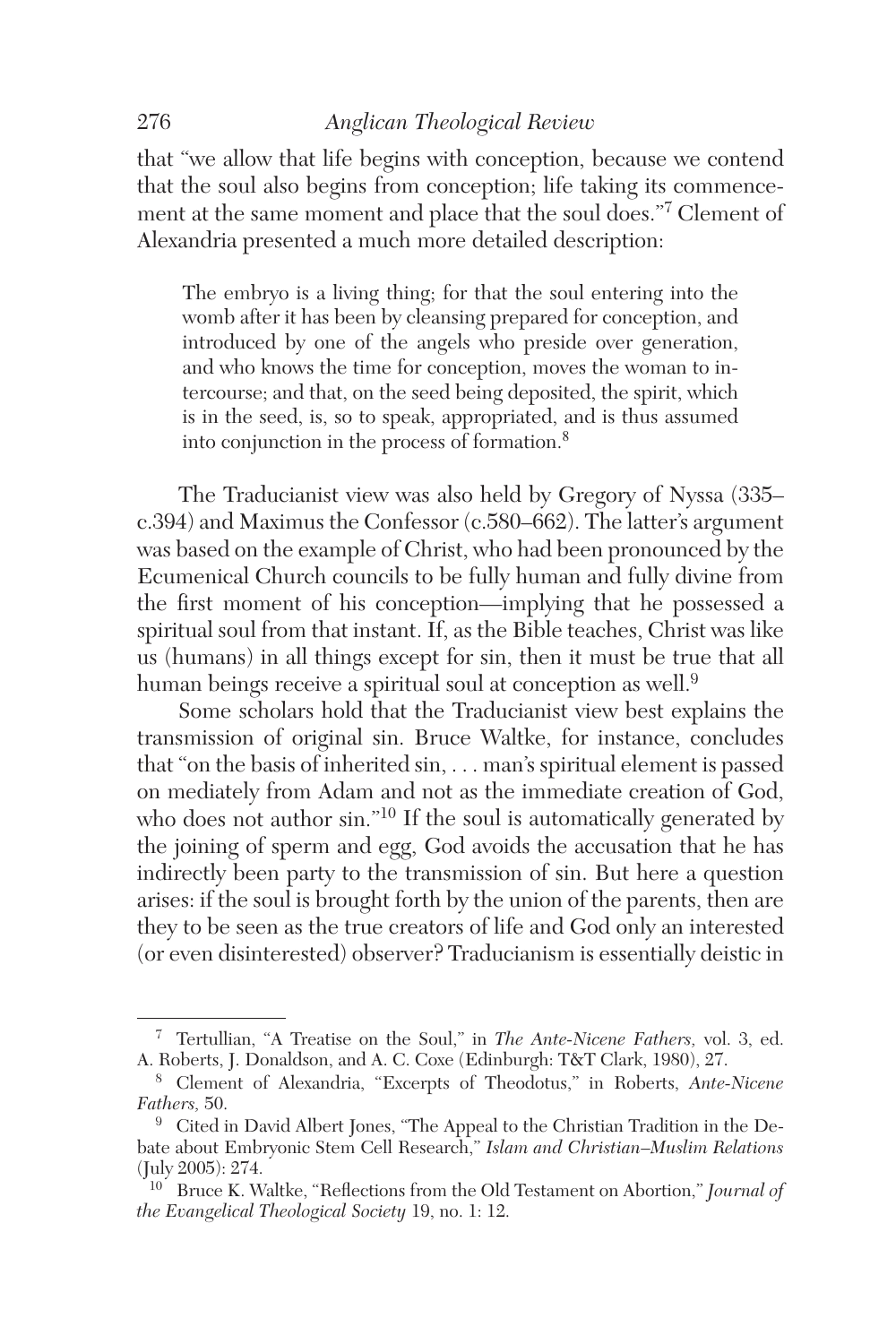that God's creative powers are held to have initiated life—including the soul—*only* in the case of Adam and Eve. Since that time, the generation of "life" and "soul" has been the prerogative of humans alone.

*Creationism.* The doctrine of Creationism maintains that the "soul" is created and introduced into a fetus by God at a point of his choosing, either at the time of a fetus's first breath, as was the case with Adam in Genesis 2:7, or when God in his sovereignty knows that a fetus is not going to be spontaneously (meaning "naturally") or intentionally aborted.

Theologian Louis Berkhof—a staunch proponent of Creationism—sees a marked distinction in the Bible between the body, which is taken from earth, and the soul, which is given by God. Significantly, the creation story is the first example of this distinction. Genesis 2:7 says that "God formed a man from the dust of the ground and breathed into his nostrils the breath of life." Ecclesiastes 12:7 adds the comment that "the dust returns to the ground it came from, and the spirit returns to God who gave it." And Hebrews 12:9 makes the distinction between "human fathers" and the "Father of spirits," concerning which the seventeeth-century Swiss Reformed clergyman Francis Turretin comments, "Why should God be called 'the Father of spirits' in contradistinction to 'the fathers of the flesh' unless the origin of each was different?"11 While these passages are not sufficient to bring us to a conclusion as to when the soul is introduced into the body, they do allow us to conclude that "body and soul are not only represented as different substances, but also as having different origins."12 Physical substance comes from physical origins, and spiritual essence from a spiritual source. Berkhof maintains that Creationism is the most biblically-based view, claiming that "it is more consistent with the prevailing representations of Scripture than Traducianism."13

Berkhof is just one of the more recent representatives of a stream of thought that is rooted both in ancient Hebrew beliefs and in Aristotelian philosophy, a stream that is shared today by rabbinic Judaism and by much of Islam. Aristotle equated "life" and "soul," but described different kinds of the latter: vegetative, sensitive, locomotive,

<sup>&</sup>lt;sup>11</sup> Francis Turretin, "Creationism or Traducianism: The Origin of the Soul," quoted by the website "On Doctrine"; http://www.ondoctrine.com/2tur0005.htm.

<sup>12</sup> Louis Berkhof, *Systematic Theology* (Grand Rapids, Mich.: Eerdmans Publishing Co., 1966), 199.

<sup>13</sup> Berkhof, *Systematic Theology,* 199.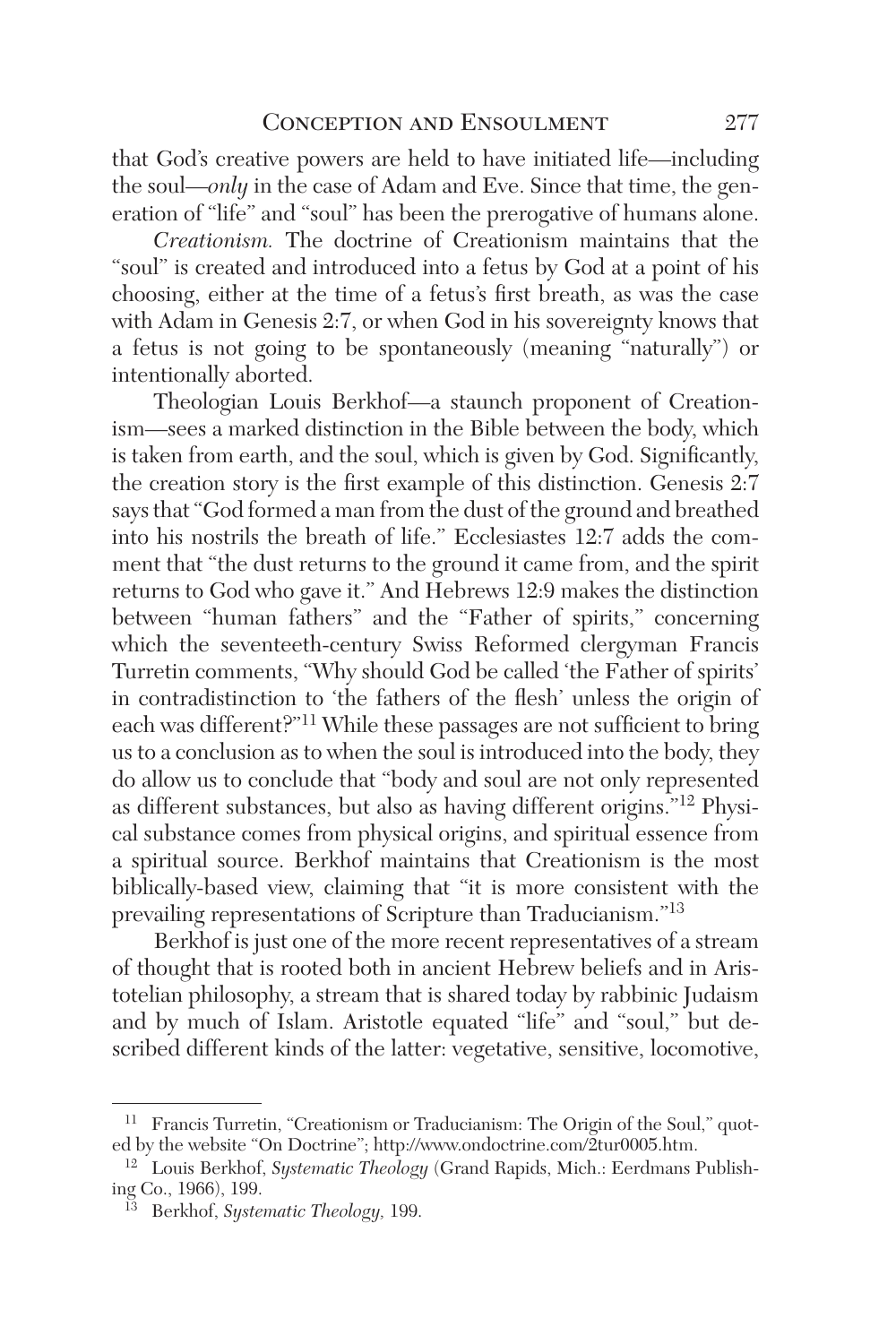and intellectual. "In general," Aristotle believed, "soul is imparted to the body in stages as each part is formed, and the specific soul is not actually present until the form is complete."14 This "completion of form" takes place on the fortieth day after conception for males, and on the eightieth day for females. Augustine of Hippo (354–430) was a proponent of this view, and Thomas Aquinas (1205–1274) adopted Aristotle's schema practically in its entirety. Aquinas held that

the body was formed gradually through the power transmitted by the male seed but the spiritual soul was directly created by God when the body was ready to receive it. Thus the embryo was believed to live at first the life of a plant, then the life of a simple animal, and only after all its organs, including the brain, had been formed, was it given, by the direct and creative act of God, an immortal spiritual soul.<sup>15</sup>

The Creationist views of Augustine and Aquinas were the norm in the Christian West from the early fifth century to the late nineteenth century. The Justinian Code of the sixth century excused from penalty abortions performed prior to forty days after conception. Pope Innocent III (c. 1216) and Pope Gregory IX (c. 1241) both affirmed the distinction between "vivified" fetuses (older than forty days) and those younger than so.16 Not until the *Effraenatum* of Pope Sixtus V in 1588 did the forty-day rule vanish and abortion was declared illegal at any stage of fetal existence. But this ruling was rescinded by Sixtus's successor Gregory XIV, and this repeal lasted until 1869, when Pius IX reinstated the earlier decision. Even so, Pius's decree did not become canon law until 1918—a mere ninety years  $a$ go. $^{17}$ 

With respect to Protestantism, the writings of John Calvin and Martin Luther were interpreted by their immediate successors as supportive of the Traducianist position. Over time, however, many in the Calvinistic stream returned to the Creationist position, while

 $^{14}\,$  Jones, "The Appeal to the Christian Tradition," 274. Iones, "The Appeal to the Christian Tradition," 275.

<sup>&</sup>lt;sup>16</sup> See John T. Noonan, Jr., *Contraception: A History of Its Treatment by the Catholic Theologians and Canonists* (Cambridge, Mass.: Harvard University Press, 1965), 88, 91, 232.

<sup>17</sup> See David M. Feldman, *Birth Control in Jewish Law* (New York: New York University Press, 1968), 268–269.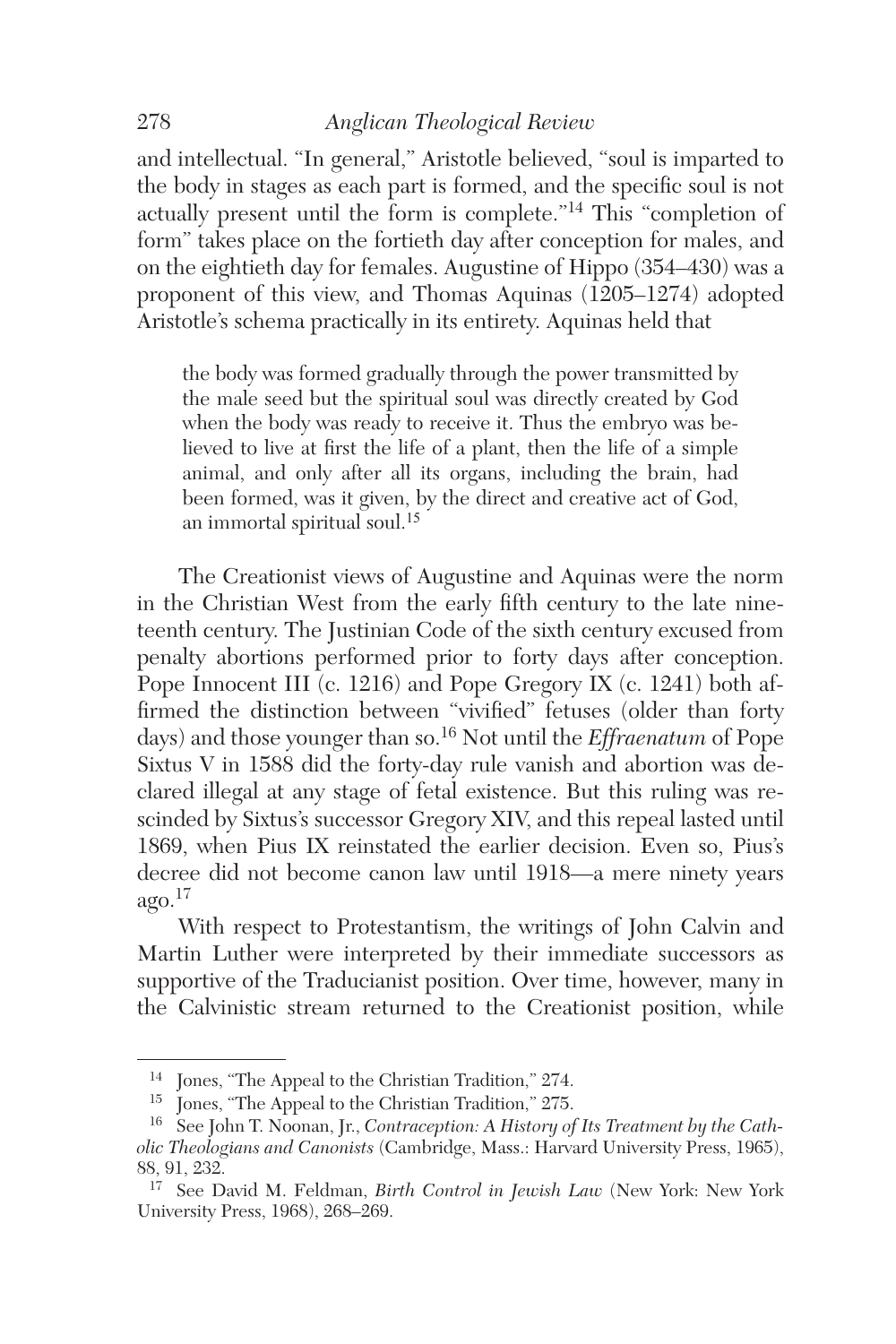Evangelical Protestants—derived mainly from Lutheran Pietism have remained nearly unanimous today in their advocacy of Traducianism.

## *Judaism*

In Jewish law, a fetus becomes a full-fledged human being when the head emerges from the womb. Before that moment, the principle that applies is that of *ubar yerekh imo*: "the fetus is the thigh of its mother," meaning that it may not be considered an independent entity but is instead a "partial life."18 This view is based on Exodus 21:22, which says that if a woman miscarries due to being struck by men fighting, and she herself is not seriously injured, the offender is to pay the husband of the woman a monetary fine for the loss. What is significant here is that the Mosaic Law requires "life for life" (Exodus 21:23). The above scenario, then, implies that the fetus is of worth (since payment is required for its destruction) but not of equal worth to, say, the life of the mother (or the punishment of the offender would have been death). The distinction is made here because the fetus is not considered to be *nefesh adam* ("a man") but rather *lav nefesh hu* ("not a person") until it is born.<sup>19</sup>

Philo  $(20 \text{ BCE} - 50 \text{ CE})$  was the first to address seriously the issue of ensoulment, using the scenario of Exodus 21:22 as his starting point. The Septuagint translation of the Tanakh had rendered the word *ason* in this passage as "form" rather than "harm," thus changing the meaning from "if [there be] no harm [that is, death, to the mother], he shall be fined" to "if [there be] no form [yet, to the fetus], he shall be fined. . . . But if [there be] form, then shalt thou give life for life."<sup>20</sup> Whereas the previous (and correct) translation would require only a fine for an abortion at *any* stage of a pregnancy, Philo makes a "before and after" distinction. He writes:

If one have a contest with a woman who is pregnant, and strike her a blow on her belly, and she miscarry; if the child which was conceived within her is still unfashioned and unformed, he shall be punished by a fine, both for the assault which he committed and also because he has prevented nature—which was fashioning

<sup>18</sup> *Babylonian Talmud,* "Hulin," 58a. Cited in Feldman, *Birth Control in Jewish Law,* 253.

<sup>19</sup> Rashi, *Yad Ramah.* Cited in Feldman, *Birth Control in Jewish Law,* 255.

<sup>20</sup> Cited in Feldman, *Birth Control in Jewish Law,* 257.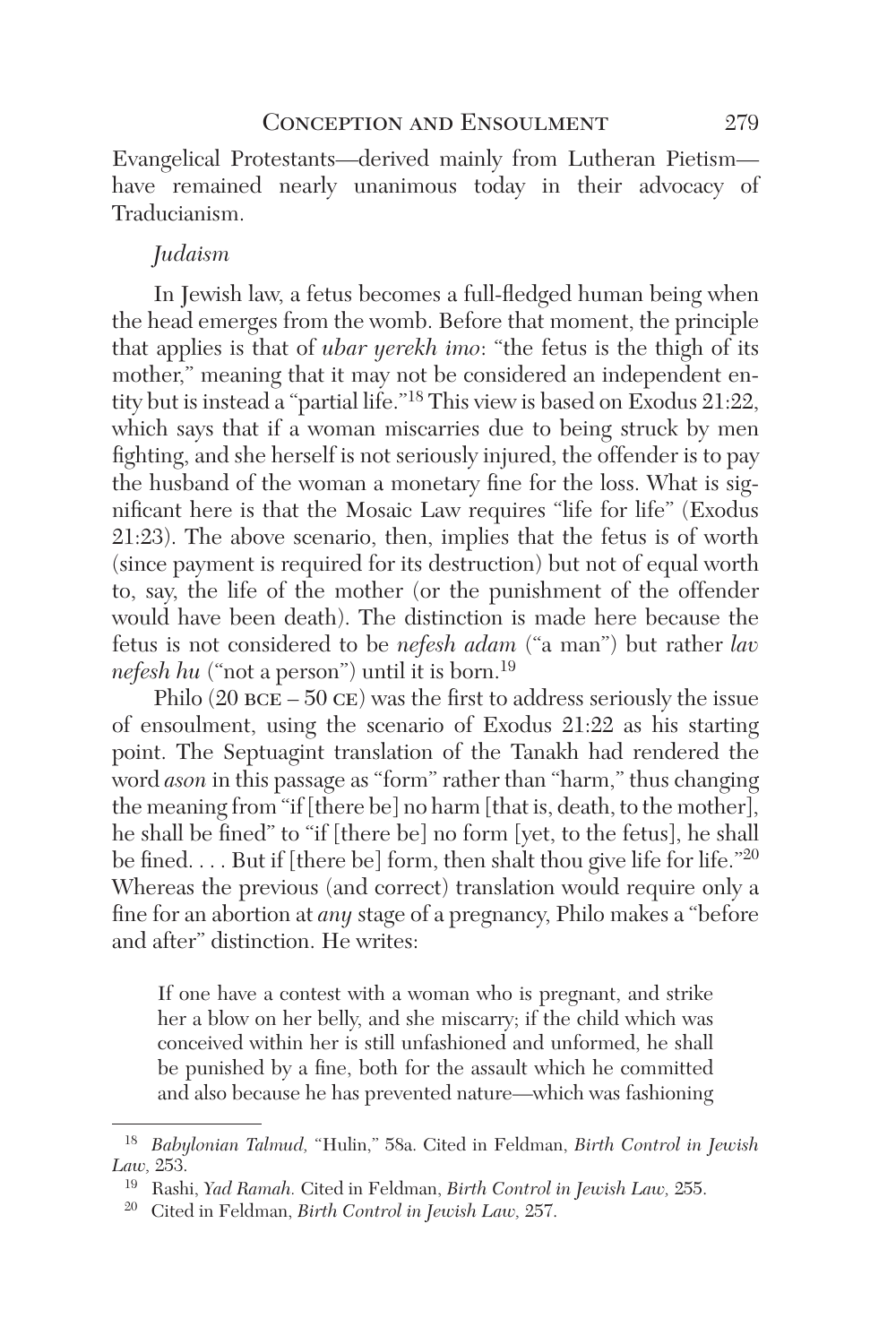and preparing that most excellent of all creatures, a human being—from bringing him into existence. But if the child which was conceived has assumed a distinct shape in all its parts, having received all its proper connective and distinctive qualities, he shall die; for such a creature as that is a man, whom he has slain while still in the workshop of nature, which had not thought it as yet a proper time to produce him to the light, but had kept him like a statue lying in a sculptor's workshop, requiring nothing more than to be released and sent into the world.<sup>21</sup>

Philo held that the time of having assumed "a distinct shape in all its parts" was the fortieth day after conception, following the Aristotelian line of thinking.

Another context bearing upon this issue is that of the Sabbath laws, which contain no general permission for a violation in order to save a fetus. The wording of the Talmudic discussion of this issue suggests two conclusions: "The fetus is not a person, not a man; but the fetus is indeed potential life and is to be treated as such."22

One further illustration will serve to show just how complex this subject can actually become. There is within Judaism a factor known as "doubtful viability," which holds that an embryo remains an embryo until thirty days after its *birth*, becoming only then a *bar kayyama*, a viable, living being. $23$  We find, then, in Judaism the same ambiguity regarding fetal life that we noted in Christianity.

#### *Islam*

As the latest of the Abrahamic faith systems, Islam was able to build upon the thinking of its forbearers. The Aristotelian forty-day time period was incorporated into Islamic theology using the Qur'an's Surah 23:12–14 as a starting point. This passage describes conception and fetal development in poetic form:

Then We placed [man] as (a drop of sperm) (*nutfa*) in a place of rest, firmly fixed; then We made the sperm into a clot (*'alaqa*) of congealed blood; then of that clot We made a (foetus) lump (*mudgha*); then We made out of that lump bones and clothed the

<sup>21</sup> Philo, *De Specialibus Legibus,* II, 19.

<sup>22</sup> Feldman, *Birth Control in Jewish Law,* 264.

<sup>23</sup> Feldman, *Birth Control in Jewish Law,* 253–254.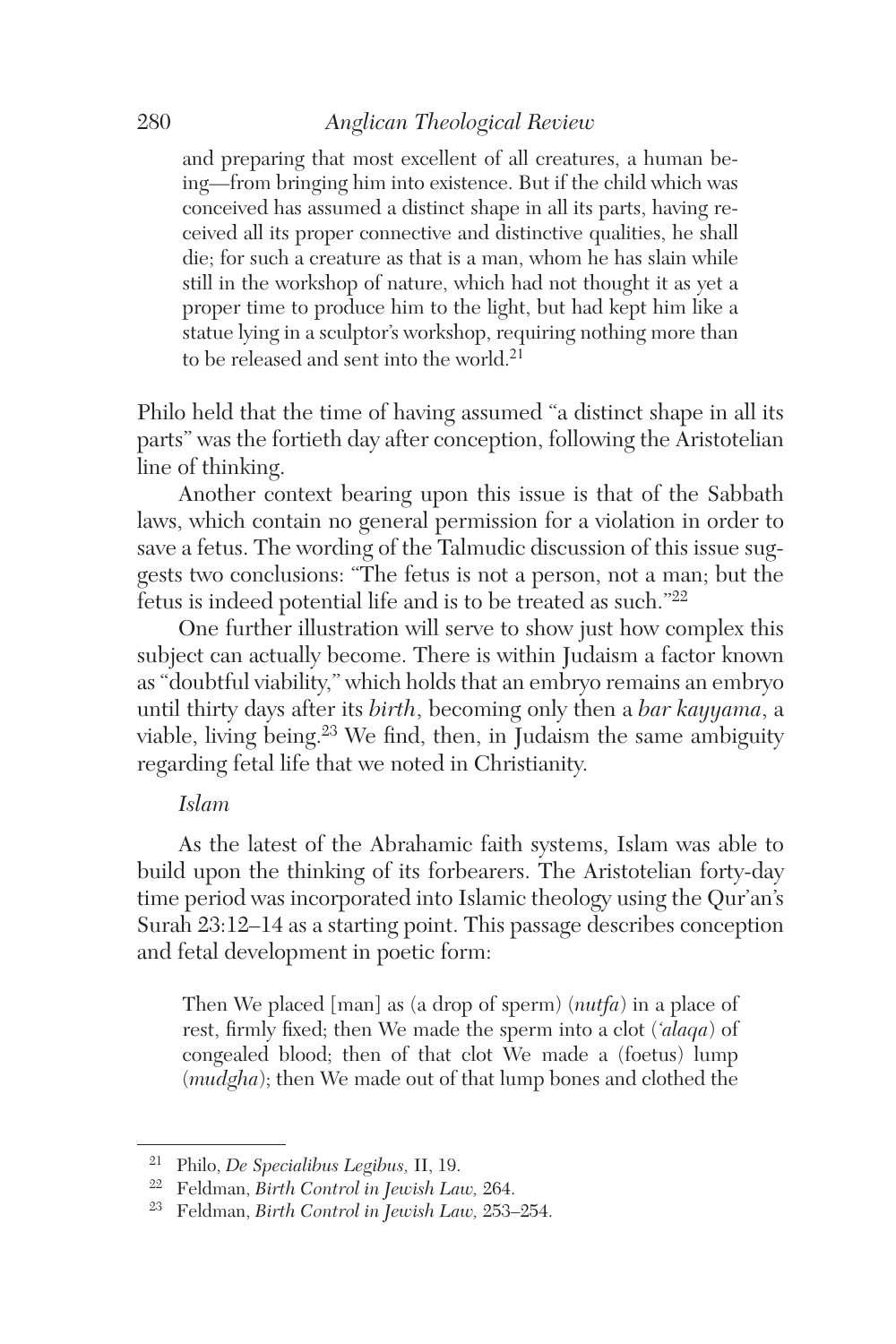bones with flesh; then We developed out of it another creature. So blessed be Allah, the Best to create!

Two *hadiths* (traditions) relate specifically to this passage. One states that "each of you is constituted in your mother's womb for forty days as a *nutfa*, then it becomes an *'alaqa* for an equal period, then a *mudgha* for another equal period, then the angel is sent, and he breathes the soul into it."24 The second states that "when forty-two nights have passed over the sperm drops, Allah sends an angel to it, who shapes it and makes its ears, eyes, skin, flesh and bones. Then he says, 'O Lord! Is it male or female?' And your Lord decides what he wishes and the angel records it."25 Amplification of the latter *hadith* is found in Ahmad ibn Hanbal's *Musnad*: "When Allah wants to complete its creation, He sends an angel. He tells the angel that which He commands for it: for example, male or female, unhappy or joyful, short or tall, weak or strong, and he makes the person healthy or infirm."26

Muslims who follow this line of reasoning believe that ensoulment occurs on or immediately after the one hundred twentieth day of fetal life. At this point, the fetus is a fully constituted human being with specific rights. For instance, in circumstances similar to those found in Exodus 21:22 above, *diya* ("blood money") is due to a couple who has lost their child, that child being considered a complete human being.

The Shi'ites have worked out an even more elaborate scheme of valuation, using a commentary on Surah 23 attributed to their first Imam, 'Ali:

If the foetus is aborted prior to the coming of the spirit, then the blood money will be a hundred dinars divided into five parts as follows in accordance with the stages of the developing foetus as described by the verse: Fertilized ovum (*nutfa*): 20 dinars. Clot of blood ('*alaqa*): 40 dinars. Lump of flesh (*mudgha*): 60 dinars. Bones (*'izam*): 80 dinars. Flesh appearing on bones (*lahm*): 100 dinars. After the coming of the spirit it will be the full blood money. Since it is a full human it will be a thousand dinars for a

<sup>24</sup> Sahih Muslim, *Kitab ul-Qadr,* cited in Muslim ibn al-Hajja al-Naysaburi, ed., *Sahih Muslim,* vol. 5 (Cairo: Dar al-Sha'b, n.d.), 496.

<sup>25</sup> *Sahih Muslim*, 499–500.

<sup>26</sup> Ahmad ibn Hanbal, *Musnad,* vol. 1, 374–375.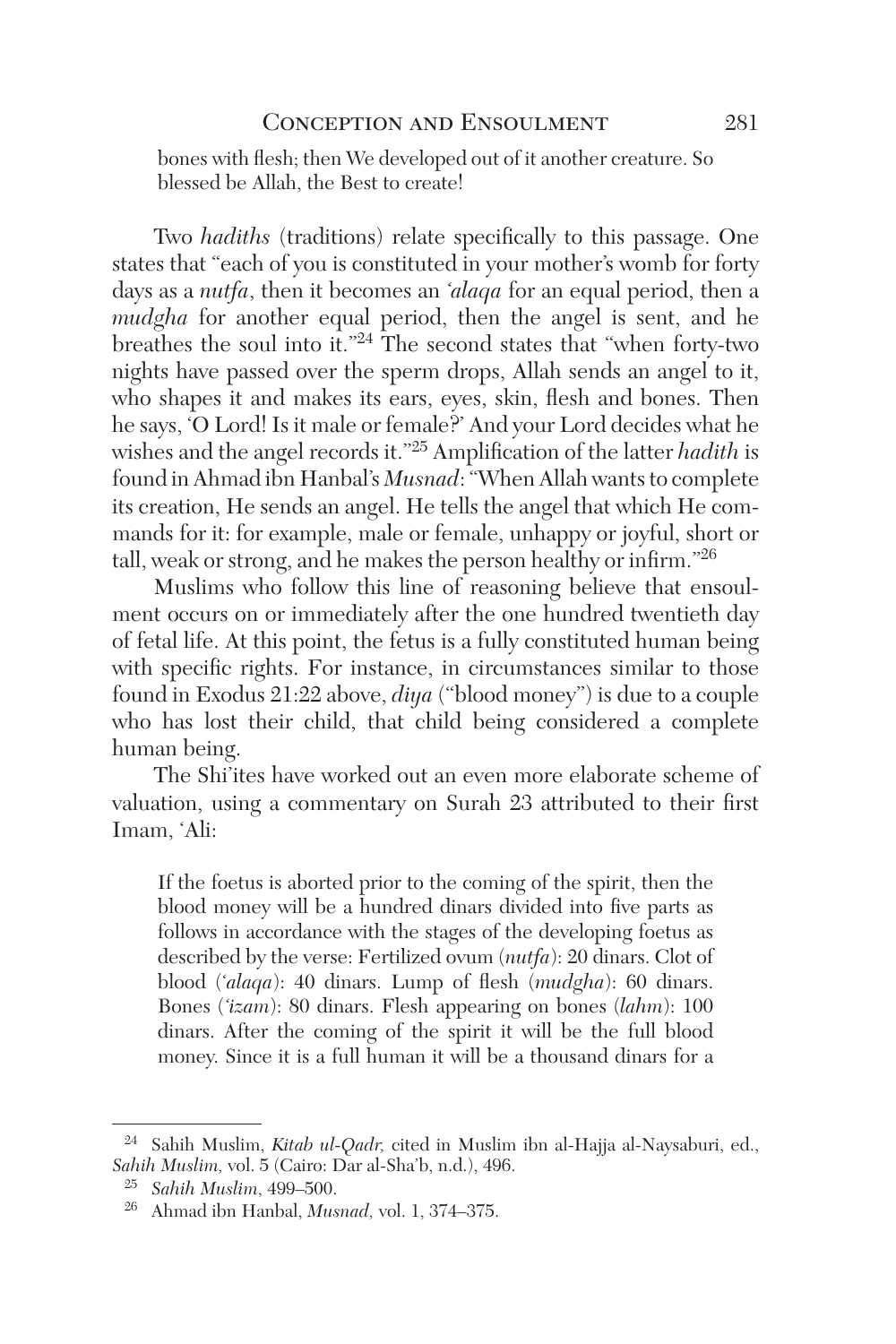male and five hundred for a female in accordance with the gender.<sup>27</sup>

Similar to what we found in Judaism, however, "even within the first four months (i.e., 120 days), Islam regards life as sacrosanct."28 For instance, if a pregnant woman is found guilty of a capital crime, her execution is postponed until after her baby is born. Life is given by Allah, and all to whom Allah gives this gift—including embryos have the right to enjoy it.

# *Eastern-Reincarnationist Views*

The Eastern view of life and death is much different from that of the West, mainly due to Eastern religions' belief in reincarnation. These religions contain an interesting combination of Pre-existentianism and Traducianism. The Pre-existentianist component is seen in the fact that the *atman* (in Hinduism) or the *skandhas* (in Buddhism) are nonmaterial, eternally-existing entities that move from body to body within the illusion of *maya*. This belief does not, however, speak to the issue of when these entities become present within a fetus, and we find that the traditional Hindu/Buddhist teaching regarding the entry of the *atman* or *skandhas* is Traducianist in essence. This is indicated in Buddhism's concept of the twelve-linked chain:

From the very earliest days, the theory of co-conditioned causality, or *pratityasamutpada*, the doctrine of the interrelatedness of all phenomena, was interpreted embryologically. In the form which came to be standard, dependent origination was expressed as a circle of twelve causal factors or links, which seem to operate simultaneously. As applied to the foetal development of an individual, the first three links of the chain are ignorance, which gives rise to karma foundations, which in turn give rise to consciousness or *vijnana*. 29

*Vijnana*, according to the fourth-century philosopher Vasubandhu, is comprised of the five *skandhas*, which are present within

<sup>27</sup> Sayyid Hashim al-Bahrani, *Al-Burhan fi tafsir al-Qur'an* (Lebanon: al-Mu'assasat al-'Alami li-al-Matbu'at, 1999), 335–336.

<sup>28</sup> Anthony Kyriakides-Yeldham, "Islamic Medical Ethics and the Straight Path of God," *Islam and Christian–Muslim Relations* (July 2005): 217.

<sup>29</sup> R. E. Florida, "Buddhist Approaches to Abortion," *Asian Philosophy* (March 1991): 3.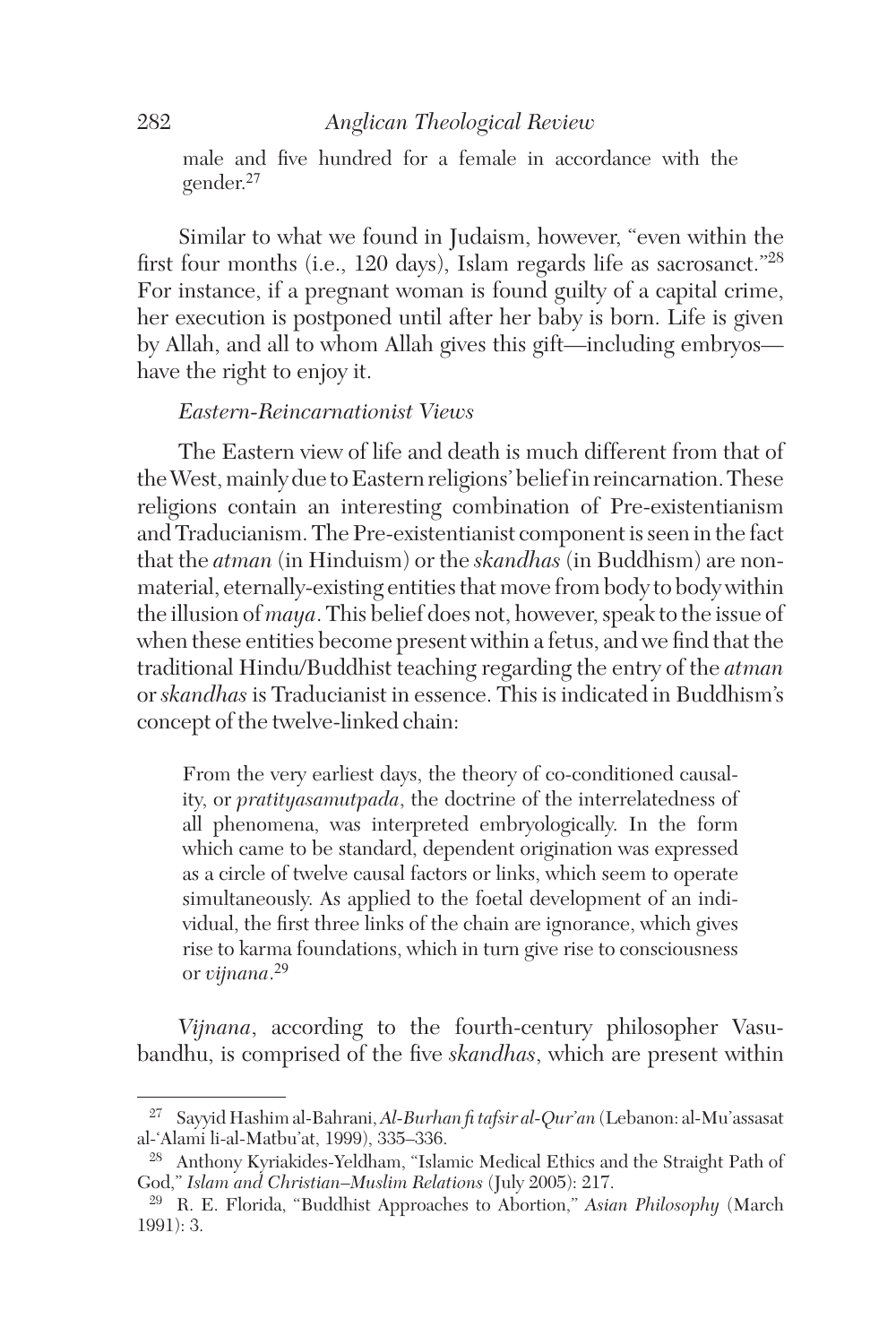the womb at the moment of conception and produce the reincarnated life.

What this boils down to is that Buddhists traditionally have understood that the human being begins at the instant of conception when sperm, egg, and *vijnana* come together. As Taniguchi puts it, "there is no qualitative difference between an unborn foetus and a born individual."<sup>30</sup>

In recent years there has been an influx of Eastern ideas into the Western world, and a "Westernized Eastern worldview" has developed. Gary Zukav, author of *The Seat of the Soul*, writes from such a position and his down-to-earth book is understandable to the masses. Zukav maintains that the body and soul are separate, with the soul being eternal. "A soul has no beginning and no end," states Zukav, and, therefore, no one actually has the power to "kill" a fetus.<sup>31</sup>

Generally, Western "New Agers" like Zukav adopt the doctrine of reincarnation from Eastern thinking but reject its Traducianist corollary. Driven by the abortion controversy in the United States and Europe, Western advocates of Eastern philosophy have adopted the view that "life in this world begins when the spirit enters the child immediately *after* birth."32 This process has been worked out in exacting detail:

A fetus still does not possess *ki*. This condition continues while the child passes through the birth canal, and the spirit-body (*reitai*) enters the child at the moment it comes in contact with the outside air (*gaiki*), and it experiences *ki.* . . . When the child comes in contact with the outside air, the spirit—which is made of *ki* enters the child at that moment and is able to see the *karma* of that child. This becomes that child's *karma* for its entire life.<sup>33</sup>

In countries such as Japan where traditional Buddhism holds sway, the Traducianist view of ensoulment has led to a rapidly growing phenomenon involving the practice of *mizuko kuyo*, a shrineceremony that is believed to consign the departed souls of aborted

<sup>30</sup> Florida, "Buddhist Approaches to Abortion," 3.

<sup>31</sup> Gary Zukav, *The Seat of the Soul* (New York: Fireside, 1989), 185.

<sup>32</sup> Komatsu Kayoko, "Mizuko Kuy and New Age Concepts of Reincarnation," *Japanese Journal of Religious Studies* 30, no. 3–4 (2003): 273.

<sup>33</sup> Kayoko, "Reincarnation," 273 n. 16.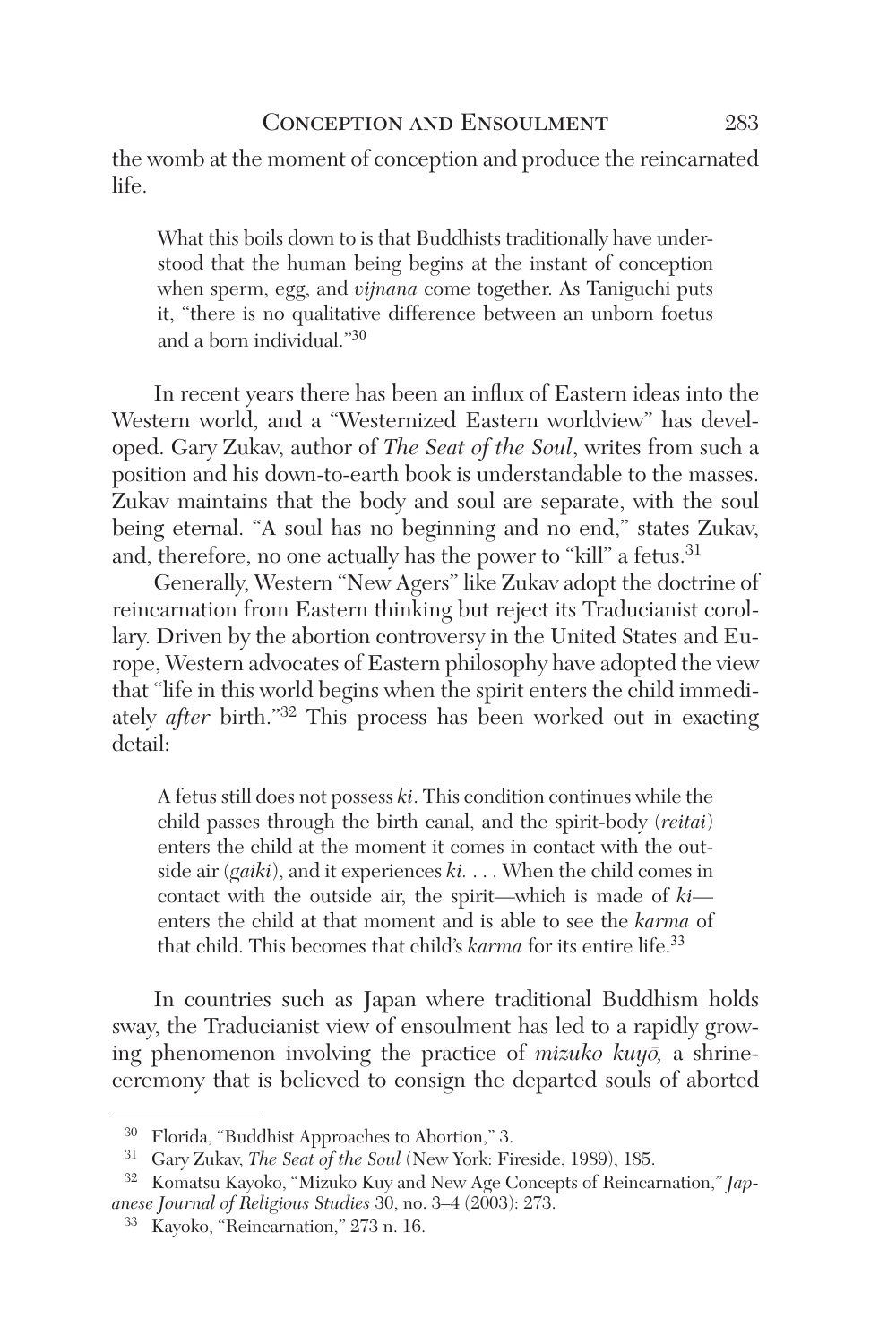and miscarried fetuses into the care of the Bodhisattva Jizo Bosatsu. *Mizuko* (literally "water babies") are believed to inhabit a limbo-like plane of existence that is neither heaven nor hell, but which at night is dark, cold, and inhabited by demonic spirits that frighten the tiny beings. Jizo appears to comfort and protect those fetuses whose mothers have invoked his aid. This ceremony has become enormously popular since the early 1970s due to its alleged ability to assuage any guilt that may be felt from the act of abortion and to prevent any curses upon family members which might be forthcoming from the departed souls. Thus we have here an interesting syncretism employing a folk usage of religious psychology.34

# *The Influence of the Sociology of Religion on Theories of Ensoulment*

One would be foolish to think that religious views—including views of ensoulment—are developed solely from scriptural (that is, revelational) sources. Human norms, expectations, and resolves about the existence of life are at least partially, and perhaps even chiefly, formed by the society in which people live. If that society has a high infant mortality rate, for instance, then individuals become hardened to the inevitability of death. On the other hand, if the society is characterized by a low mortality rate, then they become sensitized to the cruelty of death. Compared to societies of the past, today's Western world has fewer life-threatening concerns. As a result, intense emotions are expended on what would earlier have been considered "lesser issues."

For example, an individual may today feel the same emotional intensity when deprived of television as a person living in the Middle Ages would have felt being deprived of food. The point is not that the modern person is shallow, but that human beings have a range of emotions to choose from, and the entirety of that range will be used in any given environment. People feel irritated when they do not receive what they desire to be part of their norm. Thus, a common irritation for an American might be a day without television, while a common irritation in the Middle Ages would have been a day without dinner. The intensity of their feelings is the same. Feelings are either based upon or are in reaction to the absence of what someone considers to be his or her "normal" circumstances. Thus, an individual's or a

 $^{34}\;$  For an excellent study of this phenomenon, see Kayoko, "Reincarnation."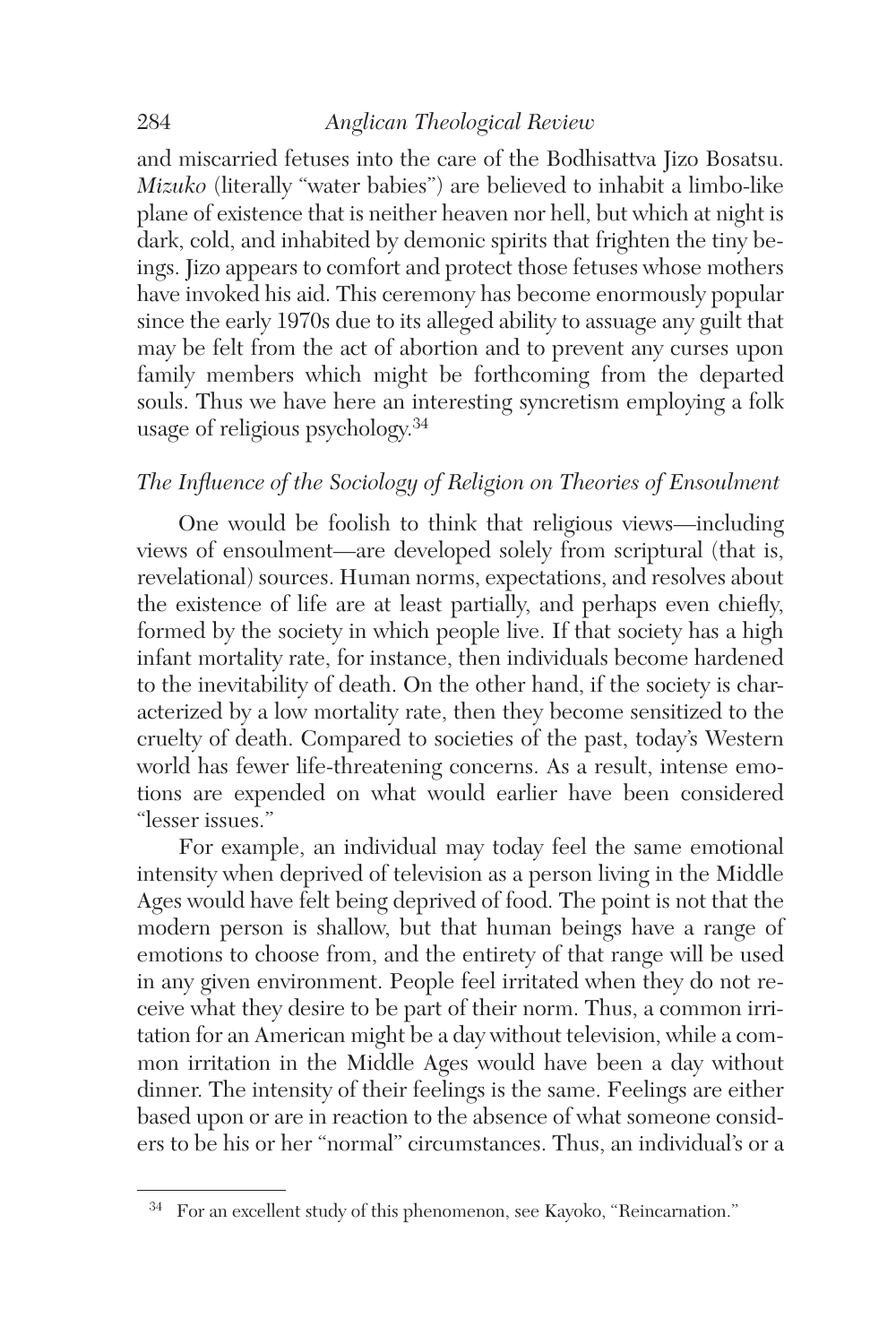society's convictions and feelings about matters of conception, ensoulment, contraception, abortion, childbirth, and the like are based on the normative expectations regarding "life" and "death."

Another sociological influence that molds one's view of "life" is the family unit. The most important function of the family in the past was survival. Today the chief function is generally seen to be "comfort"—a notion that is in essence a "feeling." Sociologist James Davison Hunter explains, "Feelings [today] play a prominent role at all points of the family life cycle: in uniting couples, in rearing children, in binding families together. Yet the emotional factor has not always figured so prominently. It was nearly foreign to family dynamics in centuries past."35 What is significant about this distinction in regard to our topic is the attitude toward birth and children that each family type produces. In the past, if a wife was pregnant her concerns were "Will I survive this pregnancy?" or "Will there be enough food and clothing during the time I'm unable to work?" There was no need for the couple to bond over the upcoming (potential) baby because they had other means of bonding, through working together to survive and provide for their family. Now, couples have little to bond over after the initial feelings of "being in love" disappear. In a society of equal rights, governmental assistance, and wealth, both the husband and the wife are able to survive independently of one another. Other means of bonding emotionally had to evolve to protect the marriage relationship. One of these means was through the wife's pregnancy. Today, the wife's as well as the husband's concerns are "How do we feel about the pregnancy?" or "How should we prepare for the baby?" If the family unit is anticipating and relying on a new baby's arrival to solidify the family unit, then that baby is worth more emotionally today than it would have been in the past.

The evolution of the family unit's function, and thus the family members' worldviews, is also marked by a change in how infants and children are treated. In the past, children were given little serious recognition. Indeed, "childhood was not considered a distinct and separate period of life. No distinction was made between the young and old in work or in play, aptly symbolized by the fact that children and adults wore similar dress. Infants were distinct from adults, of course, yet

James Davison Hunter, *Evangelicalism: The Coming Generation* (Chicago, Ill.: University of Chicago Press, 1993), 83.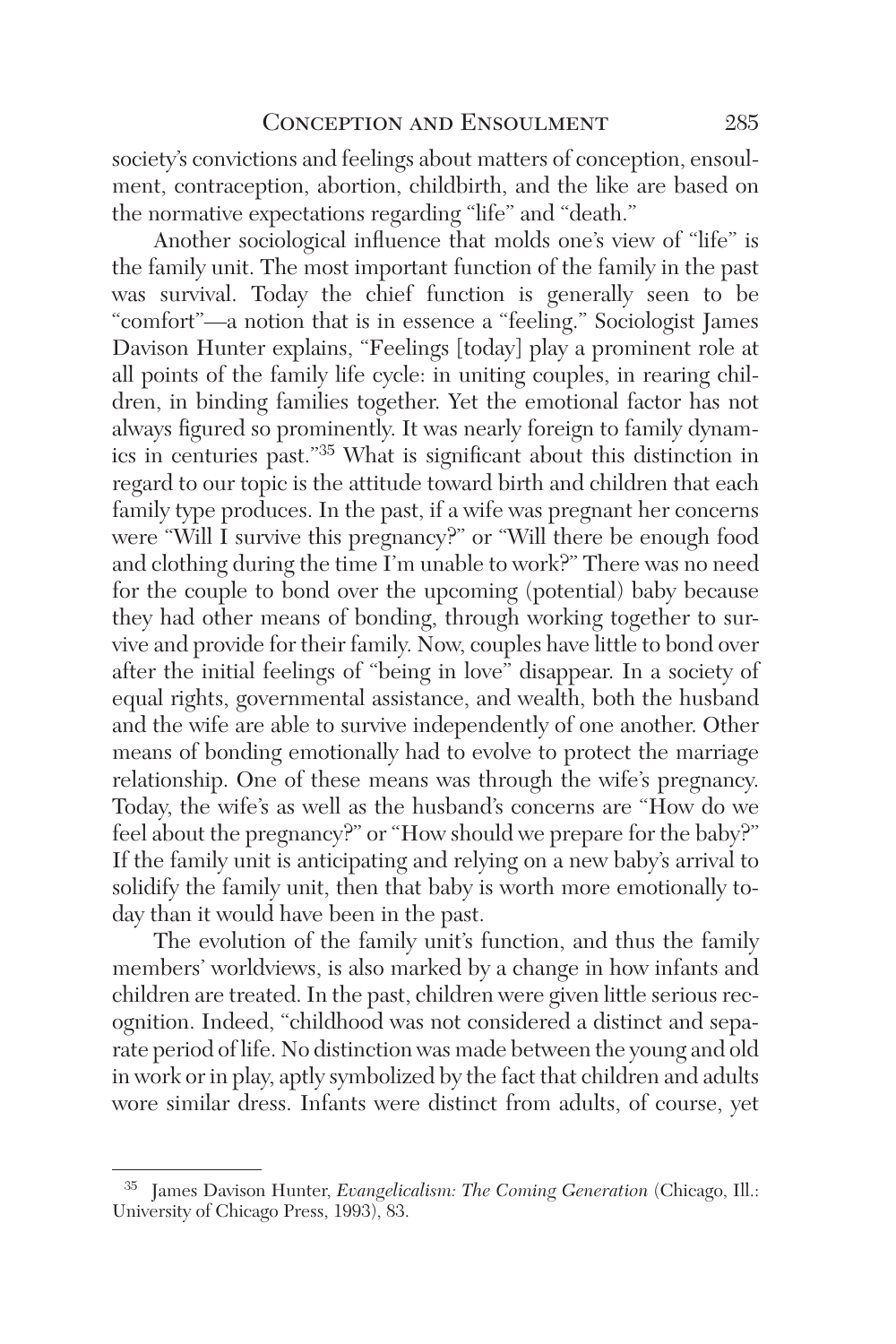they were typically regarded with a measure of indifference."36 Hunter explains why infants were often virtually ignored. First, there was little time for recreation or "bonding time." Second, there was a high rate of infant mortality. Whether rich or poor, one in three babies died within the first three years of life. One in two never reached adulthood. The obvious reaction, then, was that "it was simply too much to expect parents to allow maternal and paternal affections to grow and to invest energy in the child's future given the likelihood that the child would not live to see that future." Consequently, "infants, for all practical purposes, did not really warrant human status."37

It should be obvious why such sociological factors contributed in large part to a Creationist view of ensoulment rather than a Traducianist view. The high mortality rate of earlier centuries caused mothers and fathers to become accustomed to babies dying near birth or shortly thereafter, and Creationism's tenets—that God would not introduce a soul into an infant he knew would never have a chance to live—would be of enormous comfort.

Mortality rates also correlate with whether a society is agricultural or industrial. Agricultural communities become accustomed to death as a normal part of a rural lifestyle. Farm animals die, animals are killed on a regular basis for food, and population control of strays and pets is necessary for people to have enough to eat. If the society in which one lives involves the necessary killing of other life forms, then human beings become familiar with and understanding of the necessity of death. Since in earlier centuries even human infants were unlikely to reach adulthood, people did not consider life "sacred" until a much later age. This is difficult for a modern person to understand, but "in many societies practicing infanticide, infants were not deemed to be fully human until they underwent a rite of initiation that took place from a few days to several years after birth, and therefore killing before such initiation was socially acceptable. The purposes of infanticide were various: child spacing or fertility control in the absence of effective contraception; elimination of illegitimate, deformed, orphaned, or twin children; or sex preferences."38 Feelings

<sup>36</sup> Hunter, *Evangelicalism,* 84.

<sup>37</sup> Hunter, *Evangelicalism,* 84.

<sup>38</sup> Michael S. Teitelbaum, "Population," in *Britannica Online Encyclopedia* (September 2007); http://www.search.eb.com/eb/article-60664.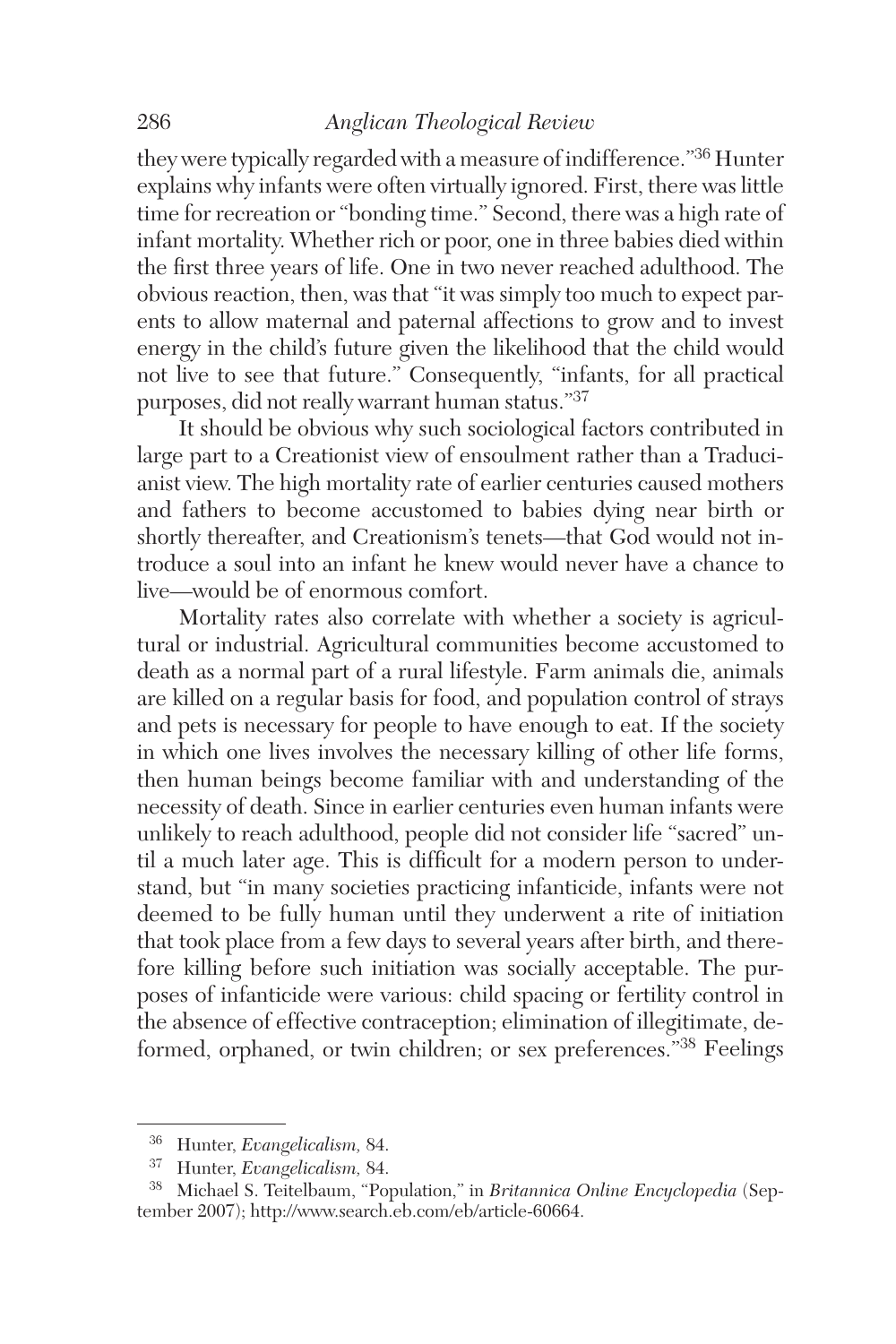about when life begins, then, are often significantly influenced by a specific environment and its view of death.

Further, since life in general was not a given, there was no room for either human or animal life to be prized. Today's pet cemeteries would be laughable to previous generations. But during the Middle Ages, says Hunter, "it was not uncommon for children who died in infancy to be buried in the garden or next to the house in the same way that people of later centuries buried domestic dogs or cats."<sup>39</sup>

As nations became less agriculturally based and more industrialized, their exposure to and acceptance of death decreased proportionally. As a result, the attitude toward fetuses, infants, and children began to change. Child psychology first emerged during the late eighteenth century, when "maternal indifference gave way to affection and sentimentality." Significantly, "accompanying the sentimentalization of childhood and adolescence was the view that children were not just 'charming toys' but 'fragile creatures of God who needed to be both safeguarded and reformed.'"40 Since many in modern nations do not encounter death, not even on a small scale, life itself has become sacralized in a way that previous generations would have found irrational. And because life has been imbued with such sacrality, Traducianism—which sacralizes human life from the very point of conception—is a much more fitting position for modern industrialized societies.

#### *Implications*

Our discussion of ensoulment has clear implications for many of the leading issues with which our contemporary societies are dealing, including abortion, contraception, in vitro fertilization, and stem cell research. It can be readily understood how significant one's view regarding ensoulment is for these phenomena. Simply put, if one is a Traducianist, completely convinced that an embryo is a fully-ensouled human being from the first seconds of its existence, then the destruction of unused fertilized eggs, the harvesting of stem cells from fetal tissue, forms of contraception that are essentially abortifacients, and all elective abortions performed at any stage of the gestation period would be considered the termination of *human* life. If, however, one

<sup>39</sup> Hunter, *Evangelicalism,* 84.

<sup>40</sup> Hunter, *Evangelicalism,* 85.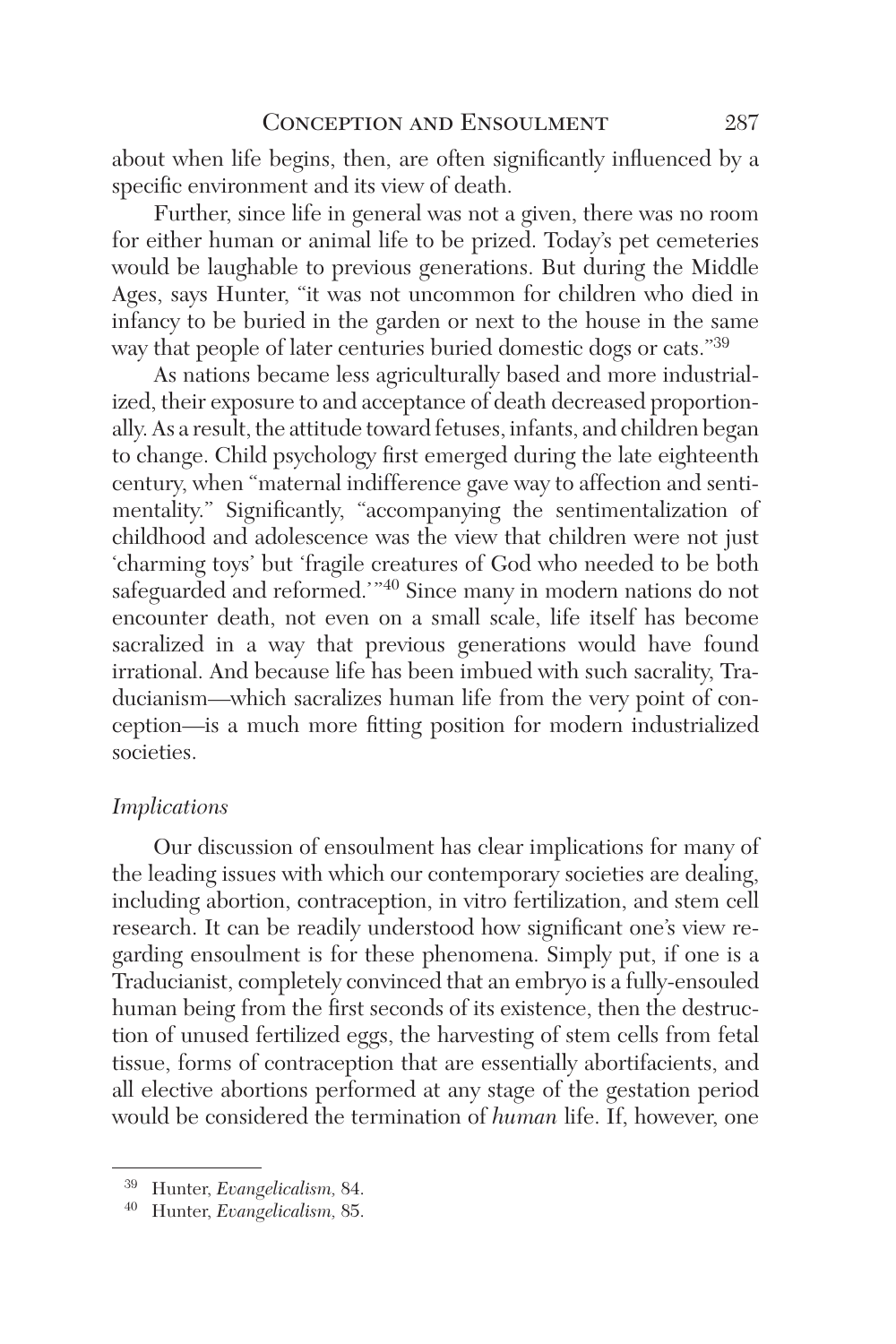is a convinced Creationist, holding that ensoulment does not occur until—at the earliest—the fortieth day after conception, and possibly not until as long as thirty days after birth itself, then one's convictions concerning the abovementioned procedures may be vastly different from those of the Traducianist. Let us examine the implications of these views more closely.

# *Traducianism*

Almost without exception, Traducianists are pro-life in orientation. Given their presuppositions, it is completely logical for them to be utterly convinced that "abortion is nothing less than murder, the taking of innocent human life."41 Even in the absence of incontrovertible revelational or scientific proof for their position, they are convinced that to err at their end of the pro-life/pro-choice spectrum shows greater moral integrity than advocating a position at the opposite end. Few—if any—Traducianists harbor any doubts whatsoever regarding the rightness—or righteousness—of their position. The same cannot be said for proponents of the other views.

There are, nevertheless, several problematic aspects of the Traducianist view. For one thing, in their attempts to gain the support of a majority of Westerners, pro-life advocates must often present their case in a skewed fashion. This is so because "lacking a secular rationale, pro-life forces nevertheless try to marshal *apparently* secular support for the fetal right to life. One stratagem is to generate moral concern for early stages of human life by playing on their later stages. . . . Abortion opponents never carry posters depicting newly conceived embryos, which when magnified look more like buckyballs than people."<sup>42</sup>

Additionally, Traducianists must often go to extremes to prove that abortion causes mental harm (in the form of guilt, trauma, or the like) as well as physical harm (in the form of sterility and other gynecological difficulties). Given that in most cases "the research that specifically aims to causally link mental health problems and abortion has been conducted by those opposed to abortion,"43 the published

<sup>41</sup> Waltke, "Reflections," 3.

<sup>42</sup> Thomas W. Clark, "Faith in Hiding: Are There Secular Grounds for Banning Abortion?" in *The Humanist* (July-August 2007): 27–31.

<sup>43</sup> Warren Throckmorton, "Abortion and Mental Health," *The Washington Times* (January 21, 2006): A13.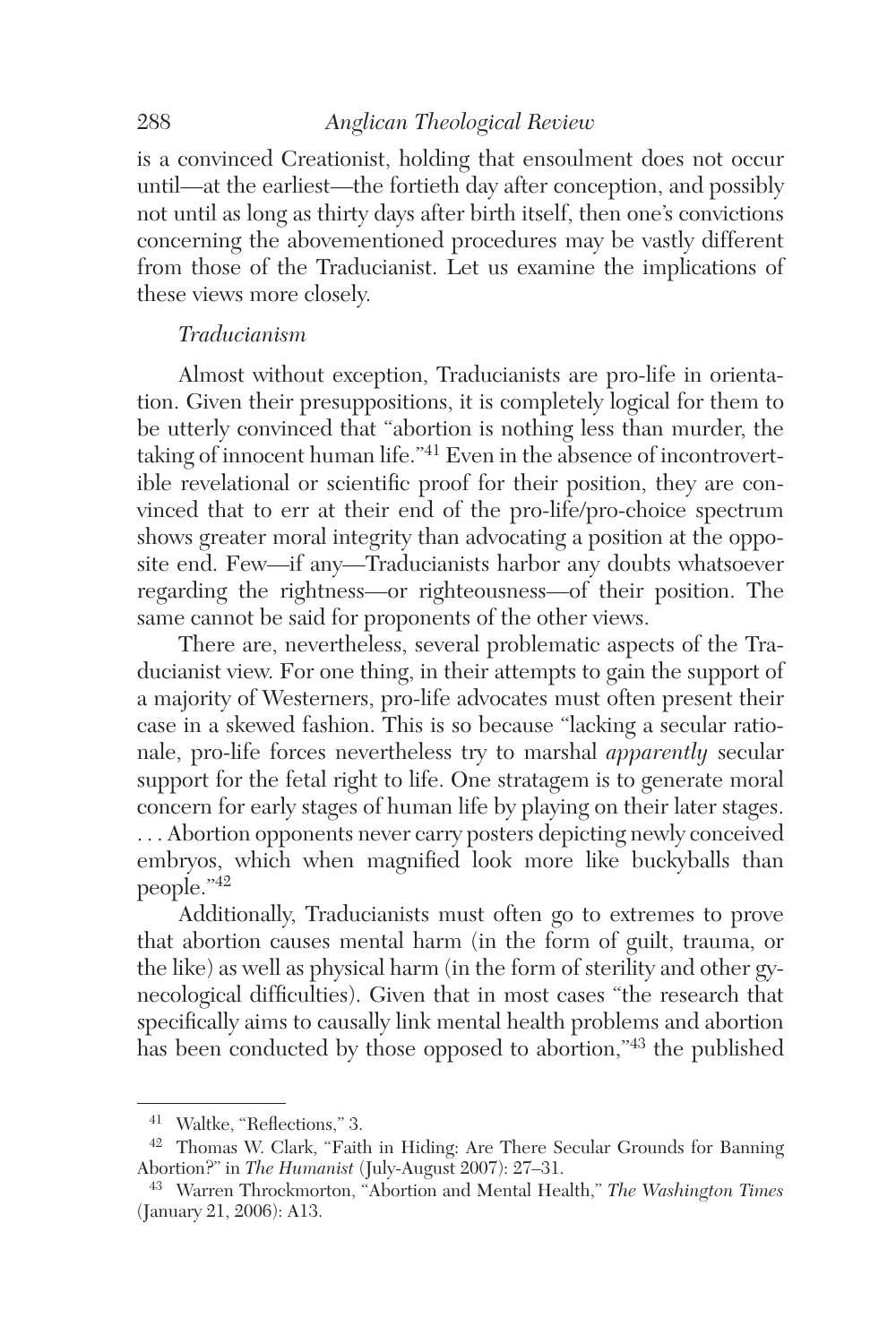studies, especially in nonscientific journals and magazines, are often unreliable. For instance, a study conducted in New Zealand and published in the *Journal of Child Psychology and Psychiatry* found that those who had an abortion prior to age twenty-one were more likely to have a mental disorder from ages twenty-one to twenty-five than those of the same age who did not become pregnant or who did become pregnant but did not abort. However, this study has been dismissed by the American Psychological Association as inconclusive because it was not well designed enough to determine whether abortion itself contributes to an increased risk of mental illness. According to Nancy Russo, Professor of Psychology and Women's Studies at Arizona State University, "for U.S. women, pre-existing mental health problems, relationship quality, and whether the pregnancy was wanted or unwanted are key factors determining post-abortion mental distress, not the abortion itself." Dr. Russo also believes that "telling women an abortion is wrong may create guilt and shame in some, but those feelings are rooted in social disapproval and not abortion per se."<sup>44</sup>

The general assumption that exists within the Christian community—that those who have undergone abortions incur *higher* rates of psychological distress—is not borne out by objective research. According to the APA's briefing paper on abortion, "Well-designed studies of psychological responses following abortion have consistently shown that risk of psychological harm is low. Some women experience psychological dysfunction following abortion, but post-abortion rates of distress and dysfunction are lower than pre-abortion rates."45 Based on these studies, it would be possible to argue that refusing to allow the termination of an unwanted pregnancy could conceivably add *more* to the sum total of pain and distress in the modern world than an abortion would yield. One is left with the excruciatingly difficult choice between the permanent destruction of an unborn fetus—the status of which is ambiguous—or permanent damage to the psyche and life circumstances of an already-living person.

Also problematic is the fact that Traducianists are often far from consistent in their position regarding pre-birth embryology. If the pro-life advocate's purpose is to save lives by saving embryos, why are

Throckmorton, "Abortion and Mental Health," A13.

<sup>45</sup> David M. Fergusson, L. John Horwood, and Elizabeth Ridder, "Abortion in Young Women and Subsequent Mental Health," *Journal of Child Psychology and Psychiatry* 47, no. 1 (January 2006): 20.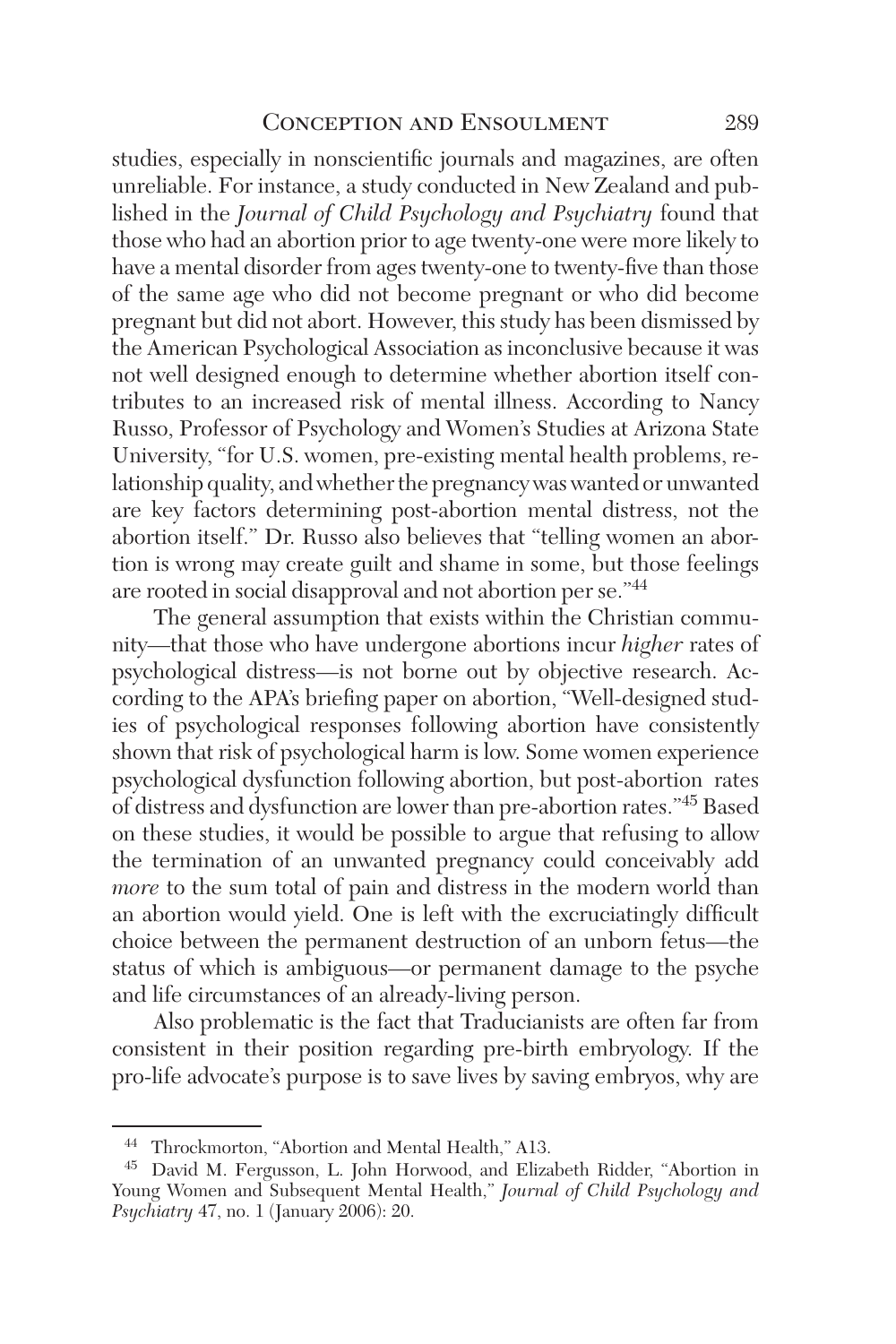fertility clinics, which house frozen embryos that are discarded when no longer needed, not targeted as frequently and to the same extent as abortion clinics? One seldom picks up a newspaper and reads about pro-life advocates picketing fertility clinics. As Irving Weissman points out, "Most people who object to destroying human embryos for research don't protest [in vitro fertilization] itself, which routinely produces embryos that end up being destroyed."46 On the contrary, these institutions are often praised by the religiously devout, who see them as "a blessing from God so that couples can become parents." If pro-life advocates truly believed embryos were human beings, they should also require that all embryos created by in vitro fertilization be implanted and brought to term. They should be advocating the enforcement of fetal health and the outlawing of certain forms of contraception. Do such inconsistencies mean that pro-life advocates do not actually believe an embryo is a person? No, but they appear to indicate that many Traducianists choose the implications that are the most "trendy," or have quite simply not considered that their views have implications for other areas besides abortion.

Stem cell research and in vitro fertilization opponents, along with anti-abortion activists, all have the same intense emotions that fuel their rhetoric. But they fail to note that the illogic of many of their actions damages their credibility, often irrevocably. They seem also to be unaware or uncaring of the fact that there are equally intense emotions that are driving those who have an opposing view. To a man or woman caring for an invalid spouse or child, or to a couple desperate for a child of their own, there is an inescapable poignancy to questions such as Weissman's: "Does the fate of an embryo matter as much as the health of a living person?"<sup>47</sup>

Finally, there is an interesting theological problem that arises for those holding the Traducianist position. According to *New York Times* writer Gina Kolata, 31 percent of women experience a known miscarriage,<sup>48</sup> and even this figure is considered by many to be on the low side: "The true rate of early pregnancy loss is close to 50% because of the high number of chemical pregnancies that are not

<sup>46</sup> Jon Cohen, "Stem Cell Pioneers," *Smithsonian* (December 2005): 82.

<sup>47</sup> Cohen, "Stem Cell Pioneers," 80.

<sup>48</sup> Gina Kolata, "Study Finds 31% Rate of Miscarriage," *New York Times* (July 27, 1988): 15.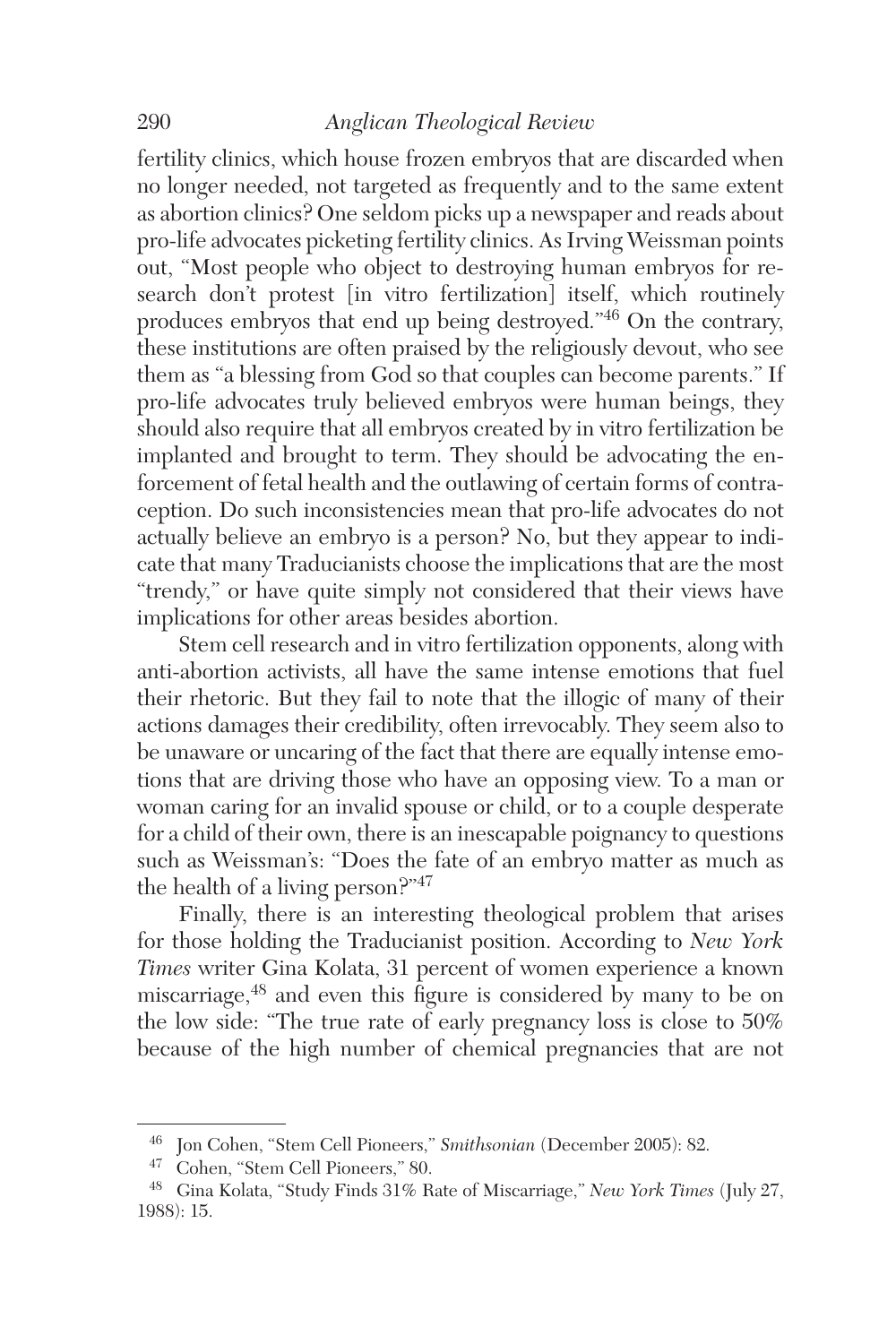recognized in the 2–4 weeks after conception."49 This statistic becomes extremely problematic if all of those miscarriages are deemed actual human beings. First, it seems clear that the human body *does* regularly abort fetuses spontaneously. Why would God have designed female physiology in such a way that for every life that is produced, another is destroyed?

Next, consider that the cumulative population of the earth throughout history is estimated to be approximately 60 billion persons.<sup>50</sup> If that number represents the 50 percent that survived pregnancy, then there are at least 60 billion souls that did *not* survive and who have never lived a day on earth. If those souls are innately evil, as Christianity teaches on the basis of such passages as Psalm 58:3 ("The wicked are estranged from the womb; they go astray as soon as they are born, speaking lies," ASV), then more than 60 billion human beings were essentially born into hell. How disturbing to think of souls being eternally tormented without ever having the chance of living an earthly life. Some, of course, would argue that infants are innocent, and therefore those 60 billion souls are all in "heaven." But even this claim is theologically problematic, for would it not imply that "heaven" is overwhelmingly populated by fetuses that were spontaneously or intentionally aborted? Is this a heaven that Jews, Christians, or Muslims would be satisfied to be a part of?

# *Creationism*

If the tenets of Creationism are true and the fetus does not have a soul until it is given one by God at a time determined by his sovereign will, then the social issues we have discussed above do not necessarily involve the termination of a human life. The issue may be stated thusly: "The debate about the rights of the embryo is often framed as the question of whether or not it's a person. . . . The substantive issue about personhood is whether the zygote and later stages of the embryo and fetus have the same rights as uncontroversial existing persons. . . . The current secular consensus, however, is that all stages of human life do *not* merit equal protection."<sup>51</sup> With this statement, Creationists could generally agree.

<sup>&</sup>lt;sup>49</sup> John C. Petrozza, "Early Pregnancy Loss," eMedicine website (November 15, 2007): http://www.emedicine.com/med/topic3241.htm.

<sup>50</sup> Martin Rees, *Our Final Hour* (New York: Basic Books, 2003), 136.

<sup>51</sup> Clark, "Faith in Hiding," 28.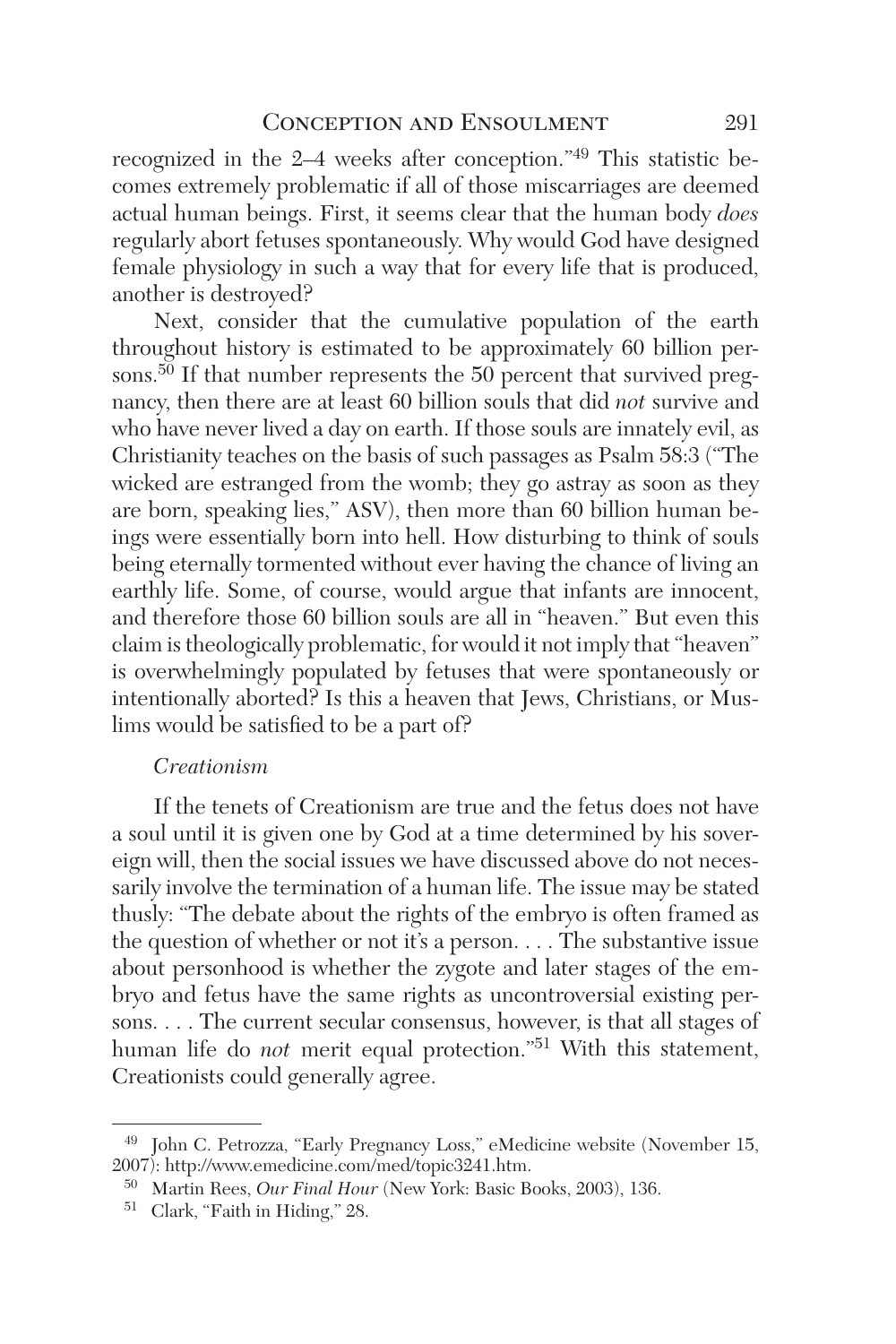In addition to the religious and theological considerations discussed above, the implications of this doctrine are most harmonious with statistics, reason, and psychologists' findings. The problems encountered with Traducianism disappear almost entirely. Proponents of Creationism are able to say in good conscience that "God does not create a soul for a fetus that he knows is going to be a spontaneous or induced abortion, or for a fertilized ovum he knows will be discarded."

Creationism, then, appears to be much more amenable to statistics concerning the body's natural disposal of early life forms. The Creationist view is also most in line with what is, to many, psychologically obvious: "We intuitively understand this [that embryos do not have souls] when we judge, uncontroversially, that it is *not* a human tragedy that a high percentage of fertilized eggs never achieve implantation but are expelled naturally during menstruation." It is generally observed that people naturally feel more concern for later stages of human life because "ordinary human psychology generates different levels of concern for different stages. We are generally more protective and concerned about an entity that clearly has sentience and self-pertaining interests than something that clearly has neither." After all, "unless ideology intrudes, we naturally feel more concern for a person with fully developed capacities and a network of established relationships than we do for an entity possessing neither."<sup>52</sup> Therefore, "as societies secularize, it becomes increasingly difficult for religious ideologies to suppress [what is] psychological reality."<sup>53</sup>

Does all of the above imply that since a fetus in the earliest stages of the gestation period may be without a soul, termination of a pregnancy or the destruction of fertilized ova are inconsequential acts? Not at all. In actuality, Creationists may well be just as opposed to abortion, stem cell research, and certain forms of contraception as Traducianists. But their objections will be of a different nature.

# *Conclusions: How Shall We Then Live?*

In the end we find that we are faced with a division of duties and responsibilities. Science is able to tell us about "life," using its own quantifiable criteria. If an object is growing, with cells dividing and

<sup>52</sup> Clark, "Faith in Hiding," 28.

<sup>53</sup> Clark, "Faith in Hiding," 29.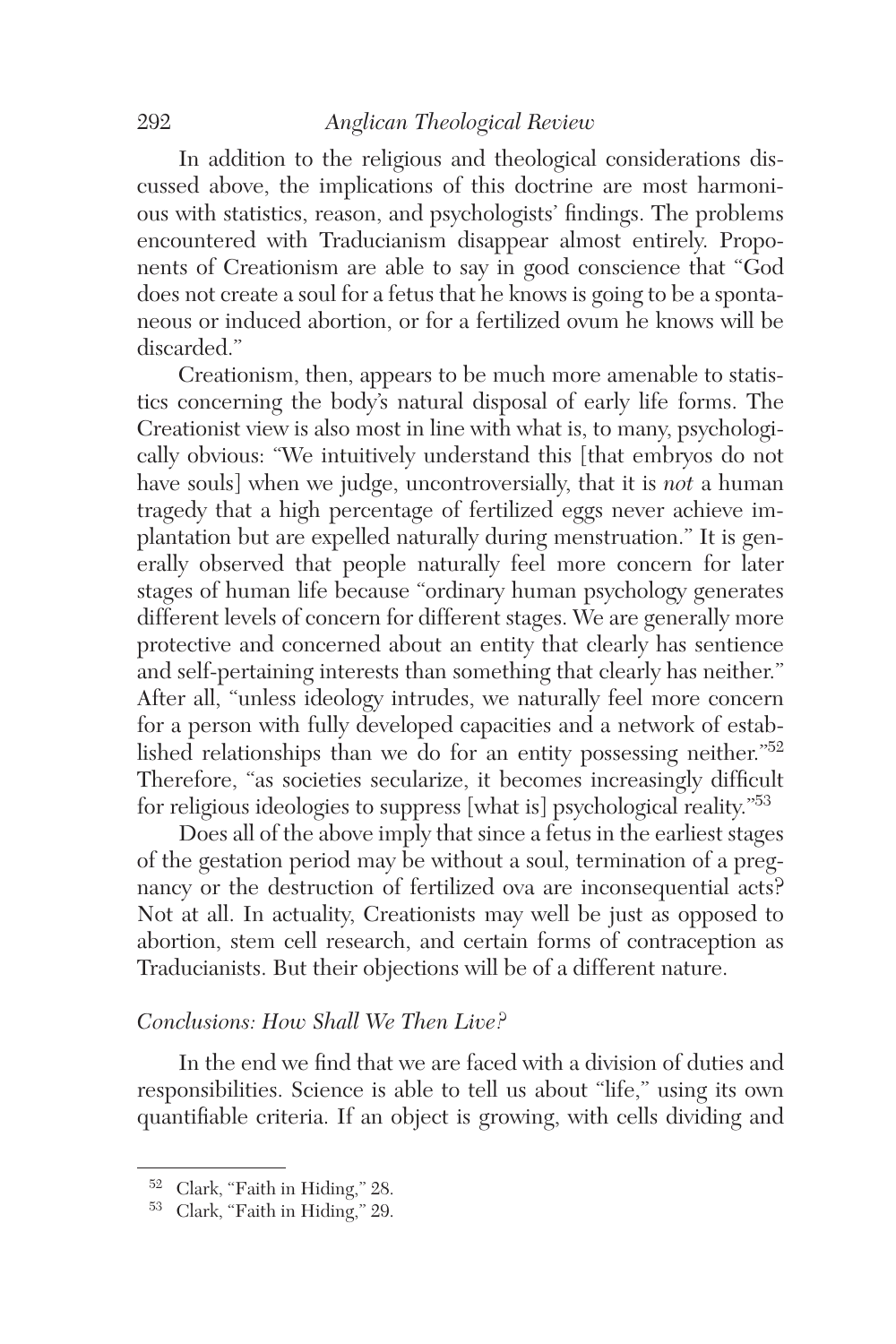metabolic processes occurring, if it moves and if it reproduces, it is "alive." And while "life" is, of course, significant in and of itself, the above characteristics are just as true of animals as of human beings.

Therefore to scholars of religion there falls a much more intimidating task. We are called to speak of that which science—with all of its remarkable and subtle instruments—can say nothing about. Seeking to remain neutral concerning this issue or ignoring it completely is unacceptable and amounts to an inexcusable neglect of our calling in life. It is our lot to speak of "the soul," of how its presence within a collection of living tissues distinguishes mere "biological life" from truly "human life." We believe that inherent in this task are at least three objectives to which we should give our full attention and which we should make every effort to fulfill.

First, we must teach in our classrooms and in other venues in such a way that the general public learns that the matter of ensoulment is an enormously complex issue. We must show by example that the implications of such an issue should not be undermined by denial or neutrality, but should be approached in a loving, fair, and nonjudgmental fashion. We must explain that religious beliefs regarding this subject—even within a single religion such as Christianity—span a very wide spectrum, and all attempts to simplify these matters in an unrealistic manner will doom us to continued misunderstanding and acrimony. Neither natural science nor revelation—natural or special—has produced sufficient data for surety regarding these issues. Consequently, discussion and debate regarding contraception, abortion, in vitro fertilization, and stem cell research must be brought to a higher level of sophistication than is currently extant.

Second, in the course of our discussions we should adopt a vocabulary that avoids hyperbole and unwarranted assumptions. Terminology that is brutal and accusatory, such as "murderers" and "baby-killers," should be eliminated. After all, can we know with absolute certainty that the abovementioned activities do indeed involve "murder"? If there is no incontrovertible revelational teaching regarding this issue, might one not essentially be violating a moral requirement that *is* incontrovertible (for example, "Thou shalt not bear false witness") by misinforming the public concerning "what God has said" regarding these subjects? Why not focus our attention and resources on larger issues, such as the spiritual, sociological, psychological, and physiological tragedies that give rise to the very ethical issues we are discussing?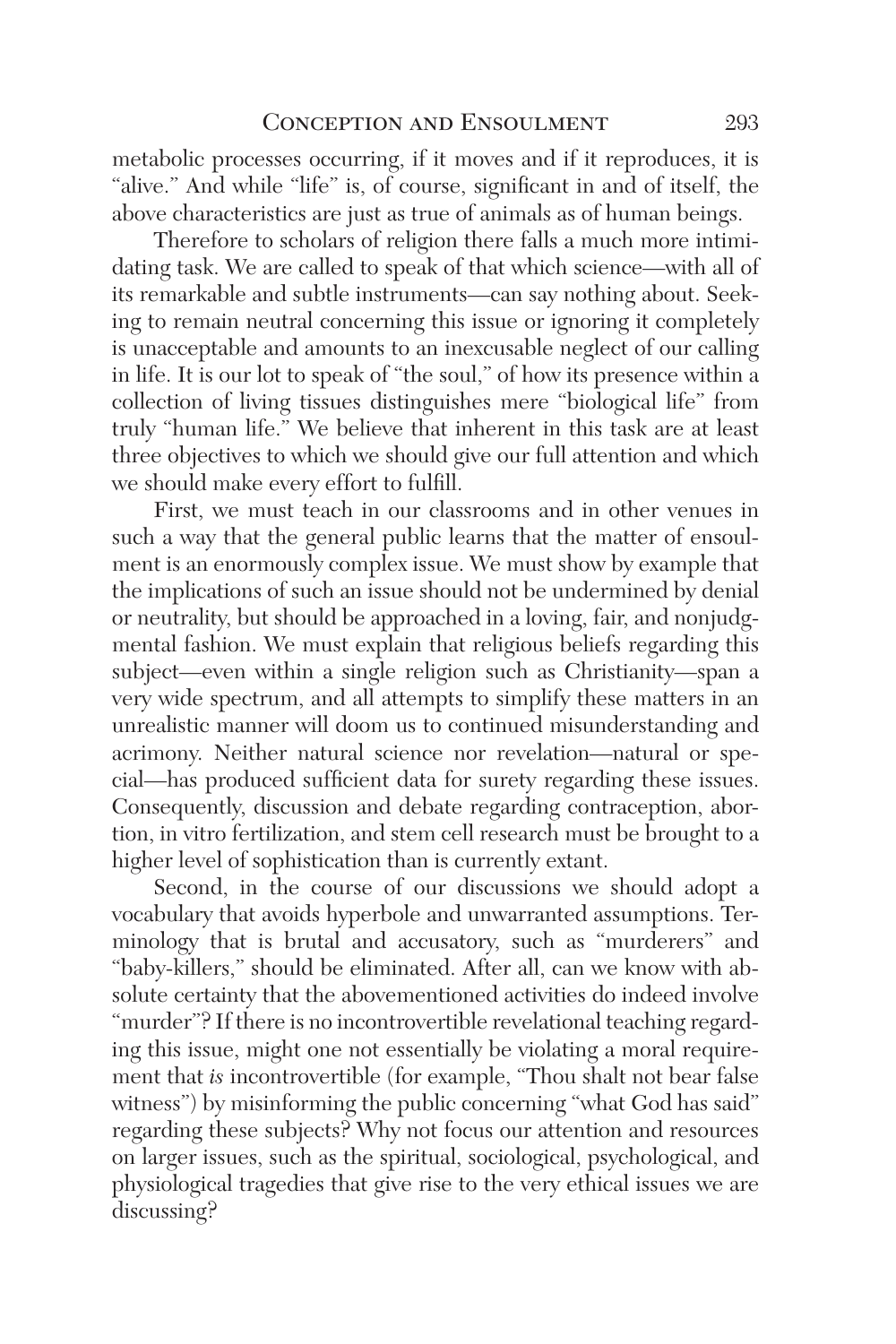After all, there are many other reasons for objecting to elective abortions. One may argue, for instance, that contemporary pro-choice attitudes toward abortion rights ultimately represent the following:

- A. *Disrespect for God's creative purposes and for human existence in general.* Being nonchalant about abortion expresses disregard for God's ordered plan for humanity. The Creator designed a natural way of reproducing life and abortion is a rejection of that design. Becoming pregnant involves the creation of a potentially eternal being, and to adopt an attitude of just "getting rid of" such a being devalues and degrades the entire concept of human existence.
- B. *A cavalier and rebellious attitude toward human sexuality.*  God made men and women physiologically different so that they would be able to "fill the earth" with progeny (Genesis 1:27–28) and to enjoy physical intimacy within the protective confines of a marriage covenant (Hebrews 13:4). There is nothing about abortion that is either pro-creation or prointimacy. A non-committal, non-intimate approach to sexual intercourse is in violation of God's revealed plan for humankind (1 Corinthians 6:15–20).
- C. *A "cover-up for evil" (1 Peter 2:16).* In the overwhelming majority of cases, a woman who elects to terminate her pregnancy is seeking to avoid or reject the consequence of her sexual sin. She is availing herself of what essentially becomes a last-ditch method of birth control. But procuring an abortion in order to nullify the consequences of sexual sin is ultimately unsuccessful; instead, it brings other evil consequences. For example, since China has enforced population control laws and legalized late-term abortions, pregnancy termination has now become a means of sex selection, resulting in discrimination against females and contributing to a gender imbalance in the population.
- D. *Economic irresponsibility.* Seen from a financial perspective, abortion is an enormously wasteful medical procedure. As crass as it may sound, a condom costs fifty cents while an abortion costs hundreds of dollars. It is irresponsible and selfish for persons who lack the discipline to use a proper means of birth control to then place the burden of payment upon taxpayers, who indirectly support abortions through